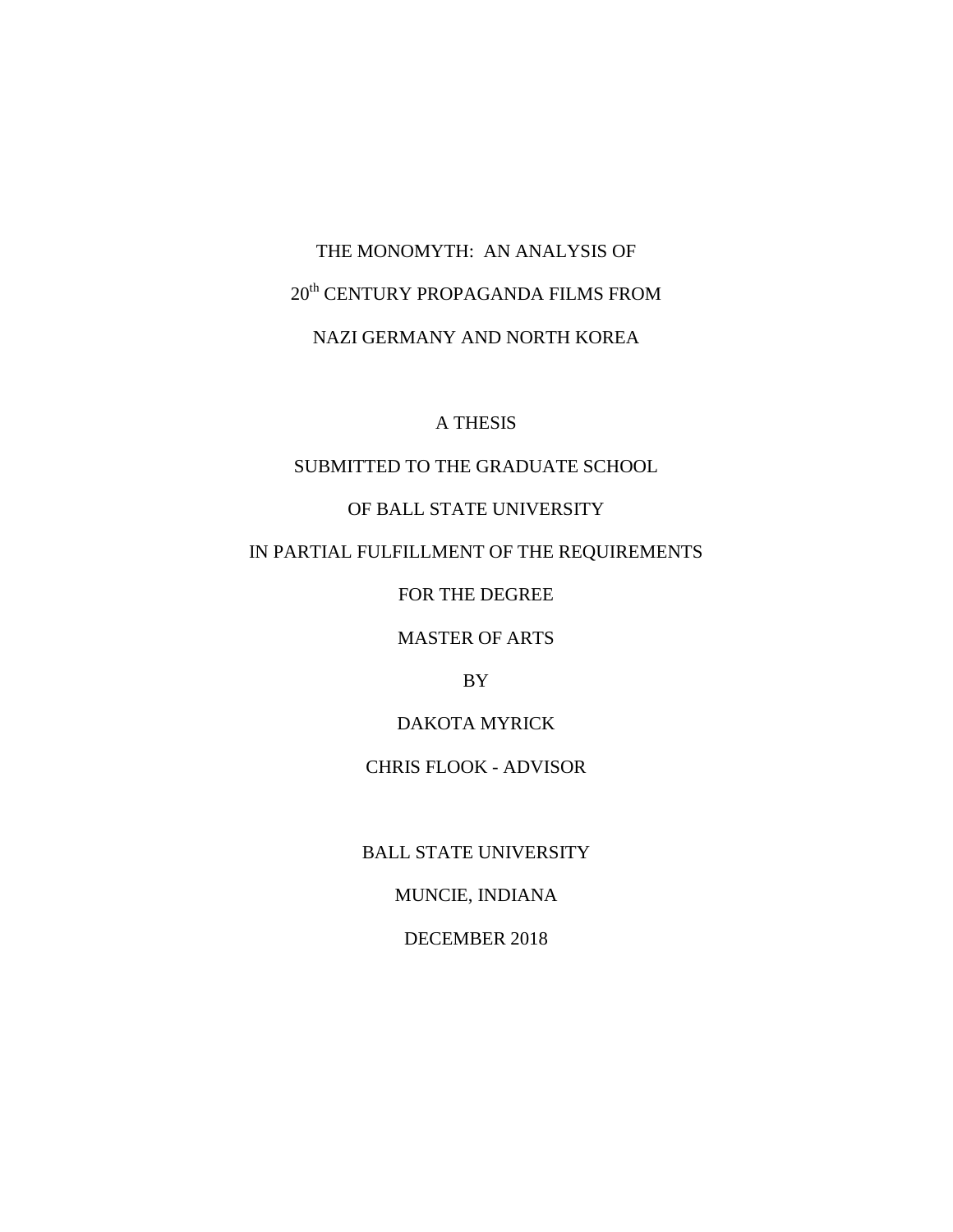#### **Acknowledgements**

First, I want to thank my high school English teacher, Dennis Lindsey, who likely has no idea how much of a positive impact his teaching and guidance affected me. His non-traditional teaching methods immersed me into the works of the works of Shakespeare, Chaucer, and authors unknown leaving a poetically ignorant teenager pondering life questions after class on a daily basis. However, most importantly for the purposes of this research, his introduction of George Orwell's *1984* had forever changed the way I think of collectivism, groupthink, and conformity.

Secondly, I want to thank my great-grandmother Renata Harter, whose experiences during the Third Reich exposed me to perspectives that otherwise would have been unknown to me. Though she was a part of the League of German Girls when she was young, this did not impede on her love for all humans regardless of race, religion, sexual orientation, or any other category. This living proof of goodness existing within the most evil of regimes taught me that the people they rule over do not necessarily reflect the same values or ideals. However, more importantly for this research, her experiences in a nation consumed by propaganda had forever left a part of her remembering the Third Reich as "not so bad." She is my inspiration to study propaganda and the regimes who restrict open access to facts.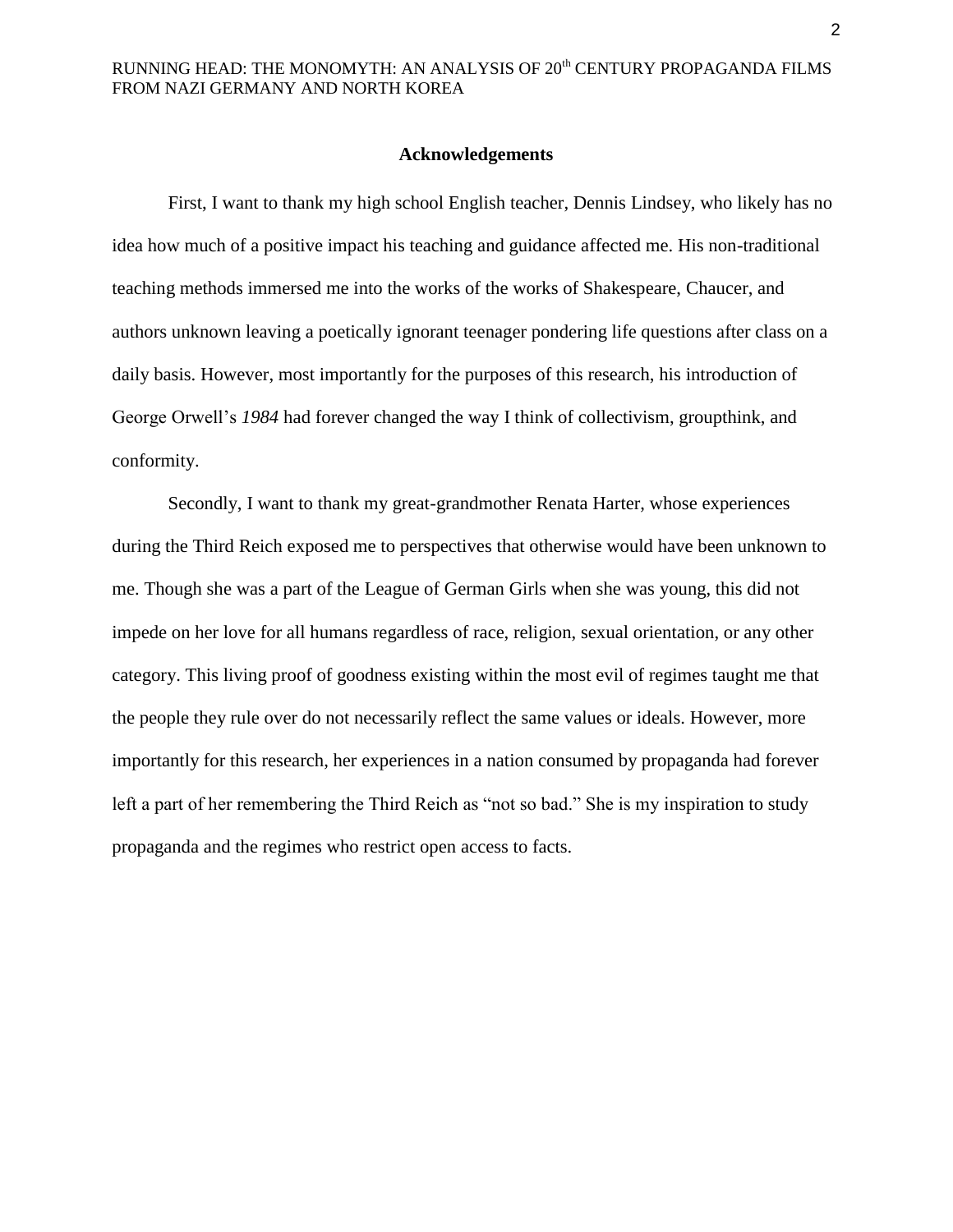#### **Abstract**

**Thesis:** The Monomyth: An Analysis of 20<sup>th</sup> Century Totalitarian Propaganda Films from Nazi Germany and North Korea **Student:** Dakota Myrick **Degree:** Masters of Arts **College:** Communication, Information and Media **Date:** December 2018

#### **Pages:** 41

The purpose of this thesis is to critically analyze the narrative structures of propaganda in Nazi Germany and the DPRK to find if they are consistent with The Monomyth narrative structure coined by Joseph Campbell in *The Hero with a Thousand Faces*. The regimes offer a messianic solution to the perceived impending doom upon their nations that cause their rise to power. This analysis finds that the narrative structures of *Hitlerjunge Quex* and *Pulgasari* are consistent with the Monomyth narrative structure. However, limitations were discovered along the way which led the author to offer insights on future study on the subject of both propaganda and the Monomyth in non-fiction.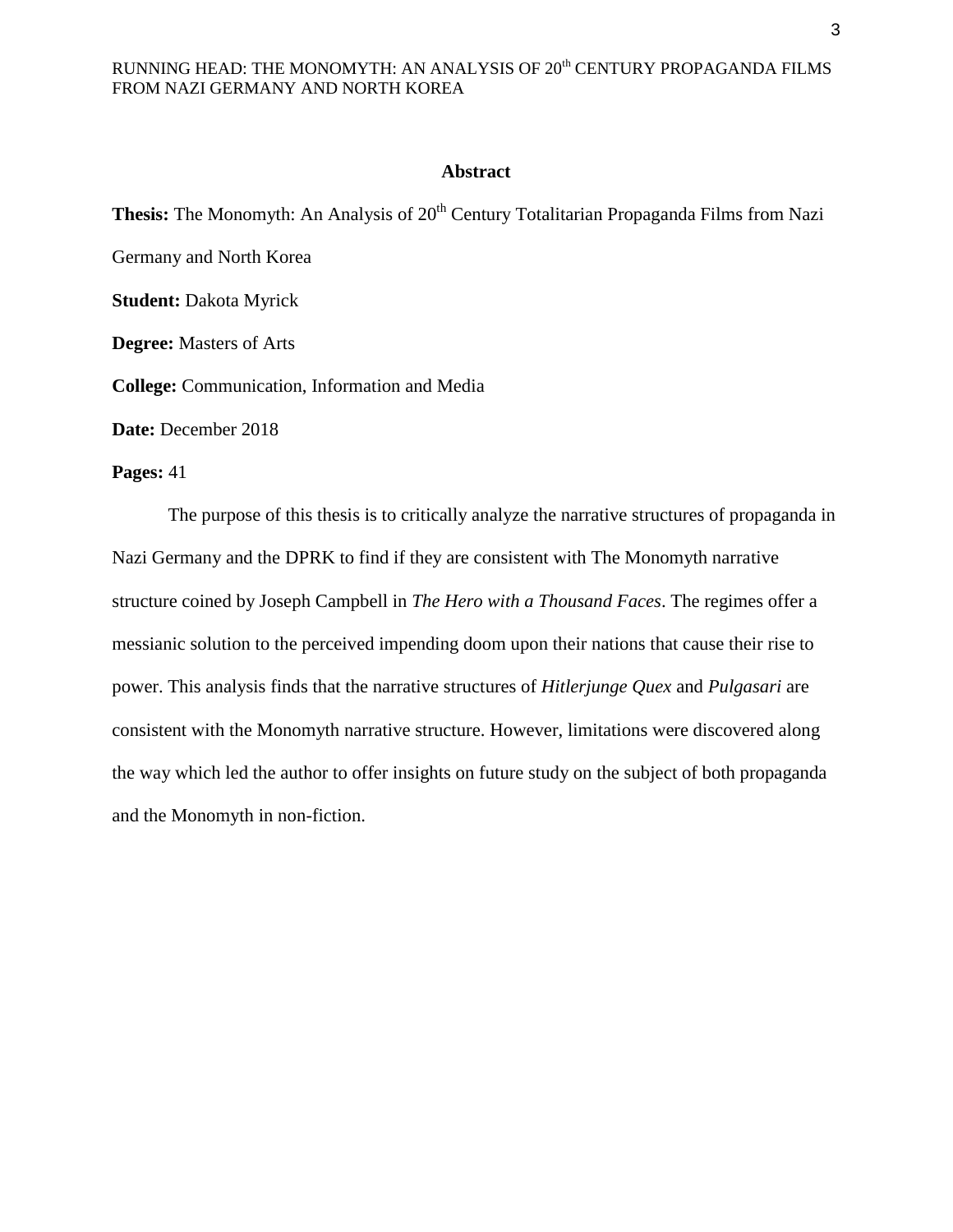# **Chapter 1: An Introduction to Joseph Campbell's** *Monomyth* **Narrative Structure and Propaganda in Nazi Germany and North Korea**

As the recent 2016 United States election cycle has shown propaganda can be a powerful tool to spread misinformation, especially as platforms become increasingly more complex with technological advancements. The misinformation campaign sewed doubt into the election process by taking advantage of a politically fractured society. Mainstream political parties were posed as dangers to society and presented their candidates as the only way to stop the impending doom presented by the other.

The United States House of Representatives House Intelligence Committee disclosed examples of the propaganda campaign used in the 2016 election. Examples included comparing Donald Trump to the messianic figure Jesus Christ and likening Hilary Clinton to Satan. The propagandists utilized every divisive issue in American politics to spread distrust and polarization among the citizenry. They took both sides of already divisive issues and inflamed the passions of both sides to create a tribal political climate. These issues included immigration, Black Lives Matter, gun control, and others. By appealing to both the far right and far left, they were able to undermine a political establishment and norms that had been the center of American politics for decades.

As we shall see, this strategy has been implemented throughout history to stir up fear and to create a sense of urgency during times of political and economic struggle. An example of this can be found during the post-World War I era in Germany. The Nazis and Communists, the far right and far left, portrayed themselves as saviors during a time of economic and political decline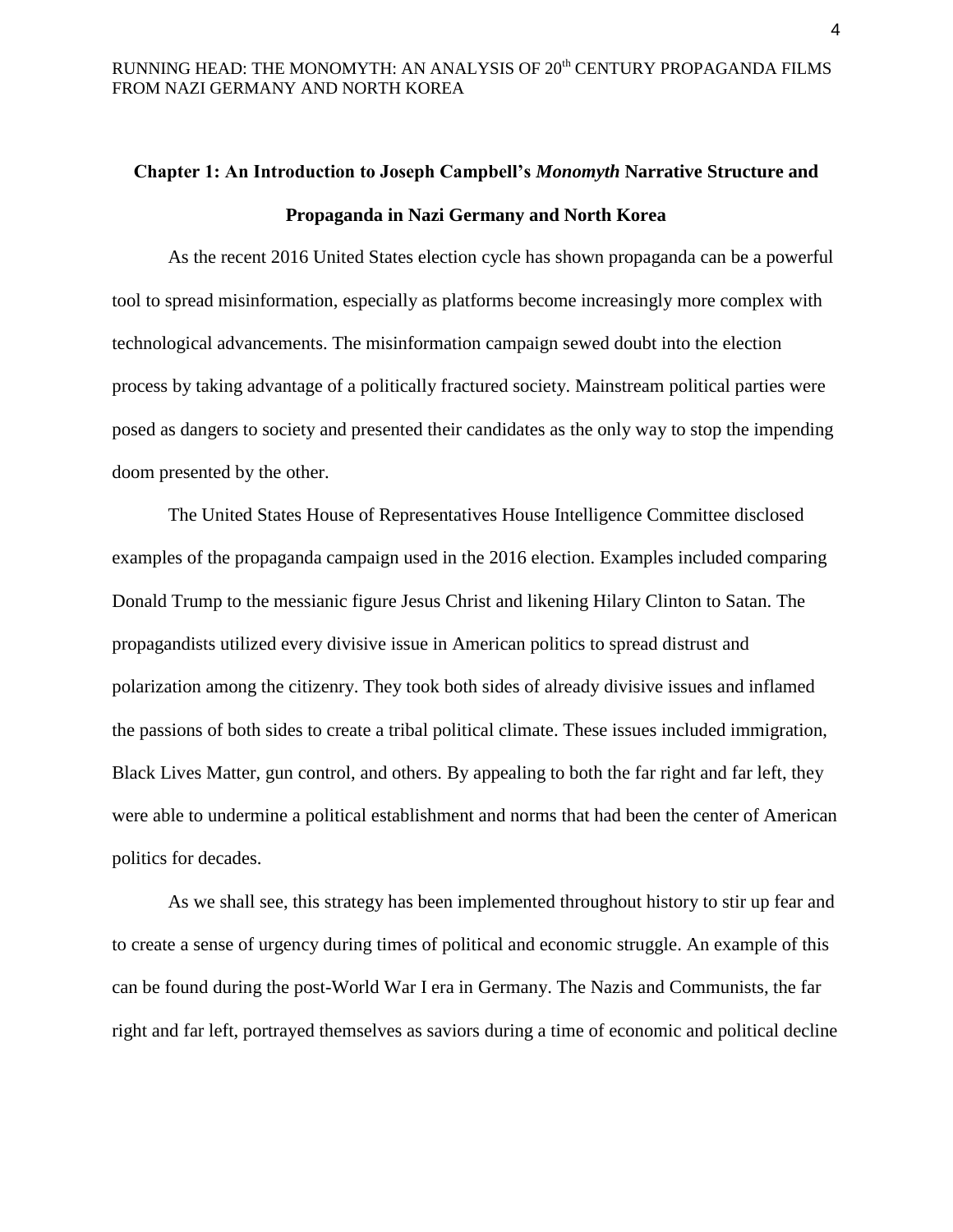and the other as an impending doom. This narrative is consistent with mythological structures used throughout history.

The impending doom/savior dynamic is predicated on the belief that society is on track to change for the worse unless a worthy and messianic figure is given the power to stop it. This call to action is consistent with Joseph Campbell's (1949) *monomyth* narrative structure coined in *The Hero with A Thousand Faces*. Intent on pointing out consistencies amongst all hero storylines, Campbell's (1949) in depth analysis caused the author to consider whether or not this narrative structure could apply not only to narrative fiction but to non-fiction as well.

After spending much of my life studying the history of Nazi Germany, I had always been curious as to how a once enlightened and prosperous people could turn to someone like Adolf Hitler to lead their nation. Understanding historical context is critical, but it is equally important to understand how the Nazi narrative was convincing as opposed to other political groups that offered their own solutions during a time of hardship. The same question is posed can be posed in a regime that still exists to this day, North Korea, whose reign could be confused as something straight out of Orwell's *1984*.

The goal of this study is to use the basic stages of Joseph Campbell's *Monomyth* as a framework to analyze if the narrative structure is consistent with propaganda in Nazi Germany and North Korea, thus making it possible to identify propaganda in the future. This research is relevant during a time where authoritarian regimes still exist and propaganda is as effective as ever with liberal nations. Their source of power comes from misinformation aimed to portray an individual as a hero to defend against the great external threats beyond their borders. In the totalitarian state of North Korea, like Nazi Germany before, the government has total control over the information that is received by their citizens. Generations of North Korean citizens have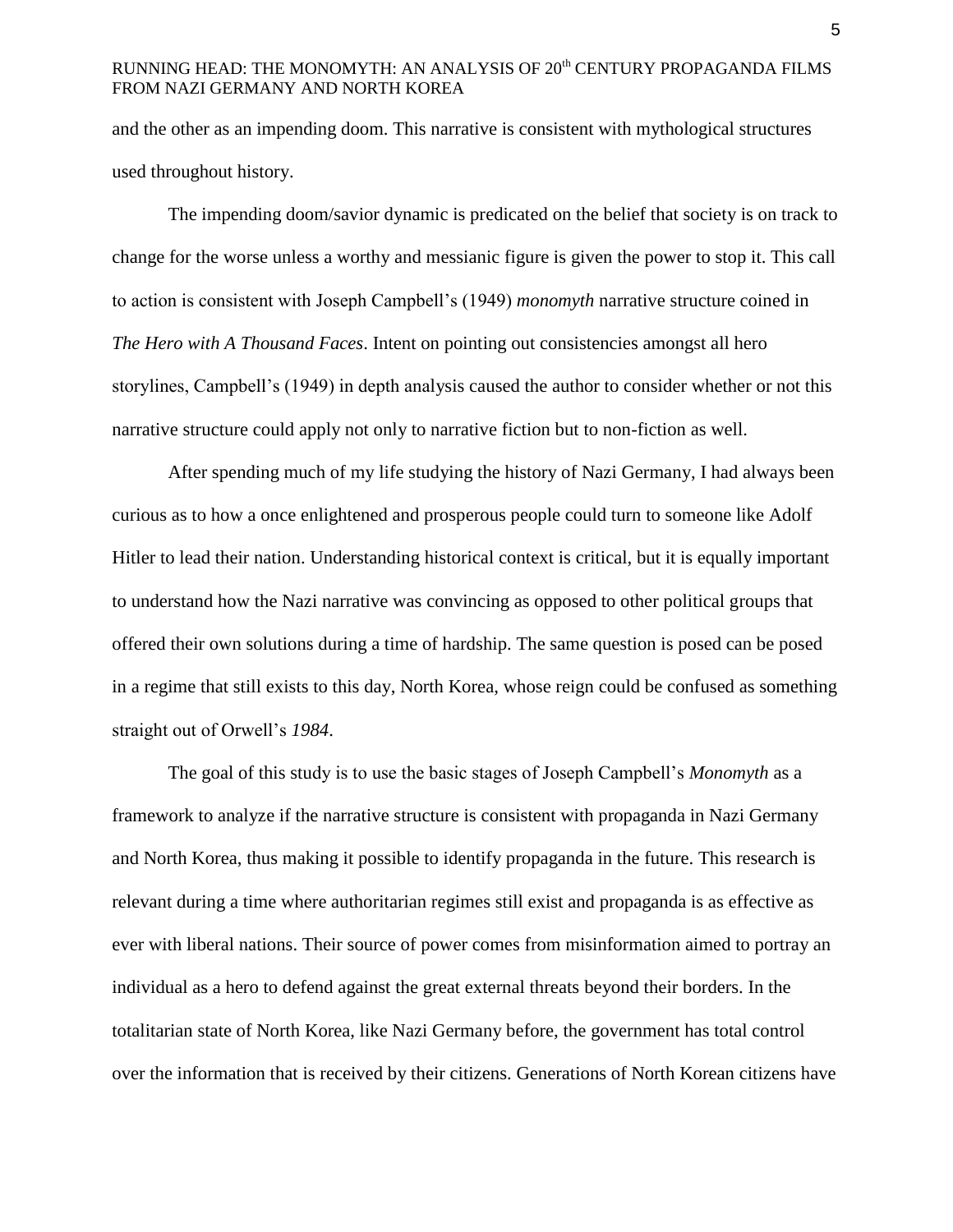been fed the narrative that the United States and its allies are a threat to their existence and that the Kim family are their saviors.

This paper is an attempt to offer a new manner in which to analyze propaganda's narrative structure used by regimes to portray dictators as heroes. Nazi Germany's and North Korea's use of propaganda brought about the rise of a new party and a new leader by portraying them as a messianic figure. The parameters focus on the Campbell's (1949) departure, initiation, and return character arc and how it applies to the leaders of Nazi Germany and North Korea. Within the character arch are different phases which are introduced and explained in detail in the methodology.

Though the mediums and platforms used for propaganda are progressing, the narrative structure used to tell the story is as old as human storytelling. Joseph Campbell (1949) identified the universality of the hero narrative: "Throughout the inhabited world, in all times and under every circumstance, myths of man have flourished; and they have been the living inspiration of whatever else may have appeared out of the activities of the human body and mind." (Campbell p. 1)

## **Key Terms: The Monomyth, the Cult of Personality, a Fractured Society, and Censorship**

Campbell (1949) coined the narrative structure, the *Monomyth*, to point out the similarities of the hero/villain narrative throughout history. Understanding these parallels makes it possible to analyze their story arch in order to find a formula consistent with the human experience from a psychological perspective. In stories that adhere to the Monomyth narrative structure, the hero receives a call to action that takes them away from their comfort zone in order to gain the knowledge and skills to combat a threat, then return home in order to bring this prize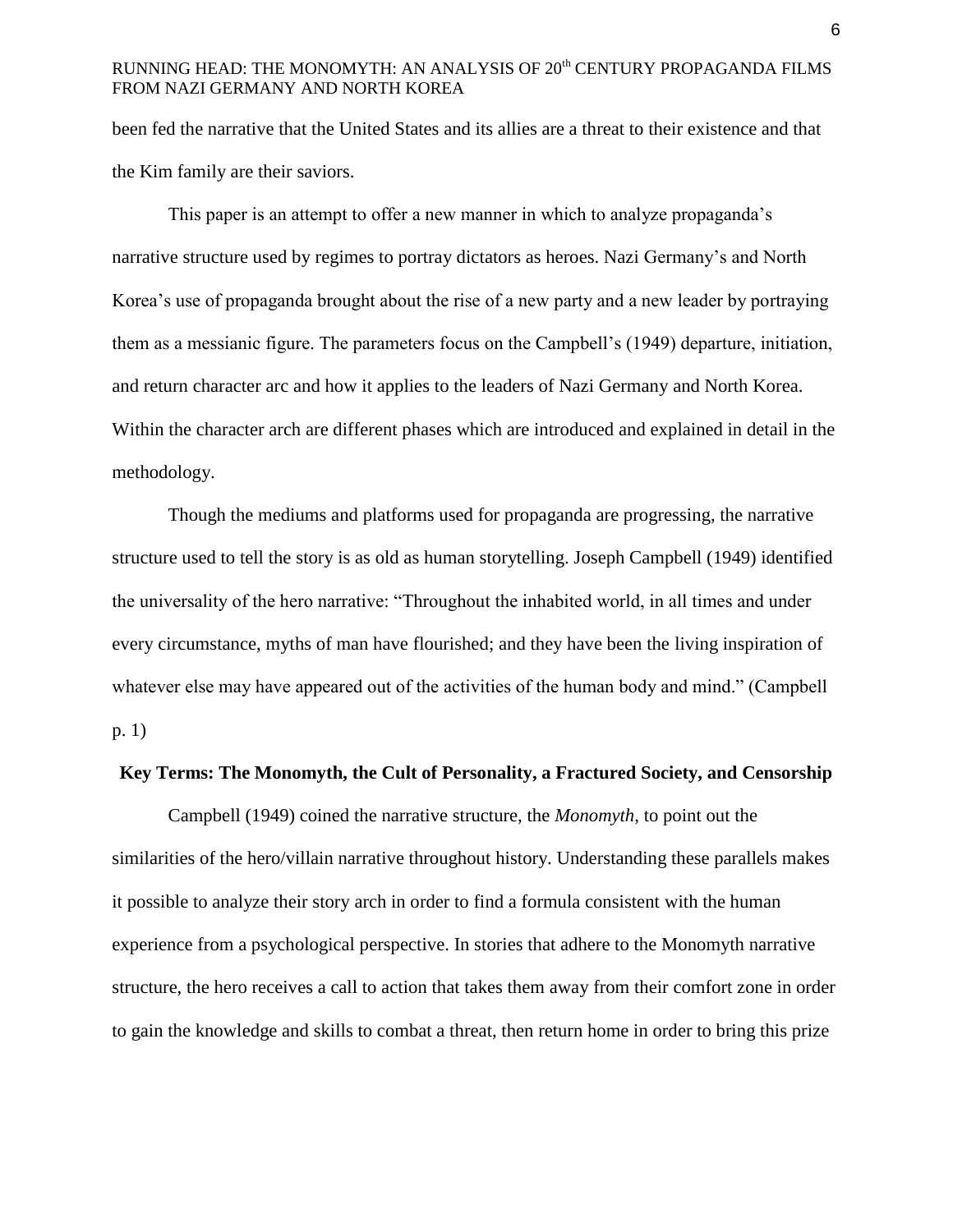of knowledge and skills to the place they started. After studying the *Monomyth* and reflecting on its structure I could not help but notice the same narrative is found in the realm of propaganda.

This pattern of departure, initiation, and return can be found in the case of Adolf Hitler in Nazi Germany. Hitler, who fought in the First World War for the German army, used this as his departure point on his road to becoming the Chancellor of Germany. His anti-semitism was solidified not only from his own personal injuries during the war but from the defeat of the German army. He blamed the Jewish community for the failures in the war, and upon his return he dove into politics and became the man we all know today.

The same pattern can be found in the case of Kim Il Sung, the founder of the state of North Korea, and his road to becoming the first of several North Korean dictators. His departure to China in his youth and initiation into Communist politics led him to eventually return to Korea as a dominant force. His "hero's journey" and the narrative surrounding it led to support growing around him to combat the impending doom of the Japanese occupiers and later American invaders. His legacy has led to a dynasty that lasts into the modern era. To this day, many North Koreans see Kim Il Sung as a messianic figure who founded the world. His son Kim Jong Il and grandson Kim Jong Un have succeeded him in leading the nation portrayed as divine figures.

George Orwell's (1949) dystopian novel *1984*, though it is narrative fiction, does an excellent job of putting the *cult of personality* revolving around a leader and a political party on display. Written shortly after the fall of Nazi Germany, Orwell understood the importance of the *cult of personality.* This same principle revolved around Adolf Hitler in Nazi Germany in order to create a massive following which led to him and his party to power. More importantly, this cult of personality led to the destruction of the old system to make room for a totalitarian dictatorship. This same strategy still revolves around Kim Jong Un in North Korea today as the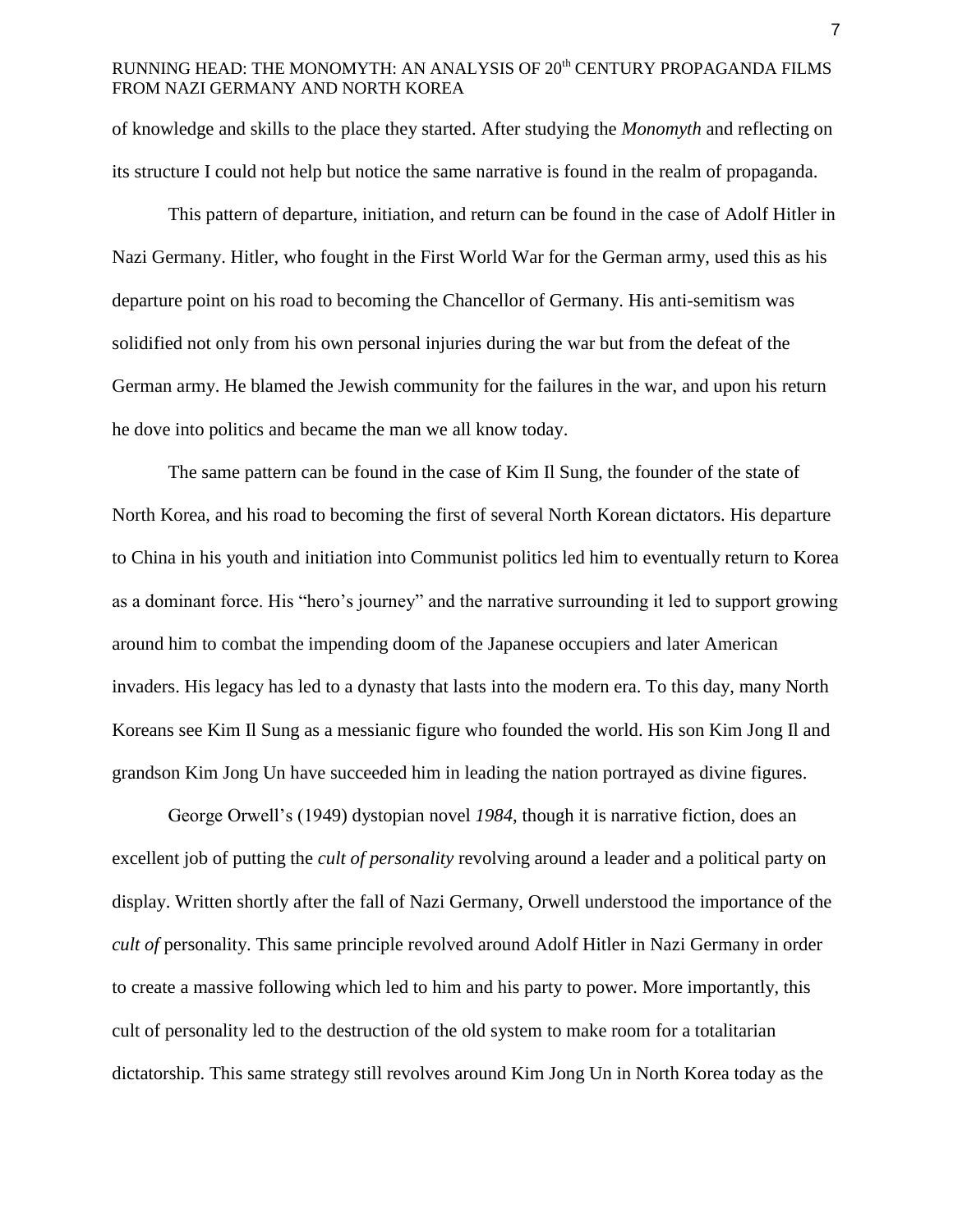third generation of his family to retain power. This, in combination with decades of brainwashing and censorship, has led to society to consider Kim and his family as god-like.

Orwell's antithetical and ironic tagline for Big Brother's regime "war is peace, freedom is slavery, ignorance is strength" in *1984* points to how totalitarian regimes attempt to mold their citizens in a way that adheres to their vision through coercion. The strategy of twisting the truth is undertaken by real life totalitarian regimes who have the desire to not only have power over a nation through force, but power over each individual's actions and thoughts in order to reflect their vision of an ideal society.

 Another aspect to Orwell's novel that is important to understanding propagandas effectiveness is how regimes can manipulate the emotions of their subjects. In the novel, Big Brother allocates a portion of the day to an event called "Two Minutes Hate" that allows the citizens time to vent their anger and frustrations towards the ultimate enemy of the State. The frustrations of people, which ironically are caused by the policies of the State, are turned around into being blamed on a scapegoat. Another instance of irony is the fact that the people causing the problems are the ones providing a "solution". Orwell provides an example of this strategy in *1984*. "As usual, the face of the Emmanuel Goldstein, the Enemy of the People, had flashed onto the screen. There were hisses here and there among the audience. The little sandy-haired woman gave a squeak of mingled fear and disgust" (p. 12).

Parallels of this strategy can be found in both Nazi Germany and Communist North Korea. This is a clear narrative choice that can be found in real life propaganda. In the case of Nazi Germany, book burning was a way in which sympathizers could collectively vent their frustrations while also adhering to the principles of the party. In the case of North Korea, citizens often participate in public displays of affection towards the nation's leader as well as regularly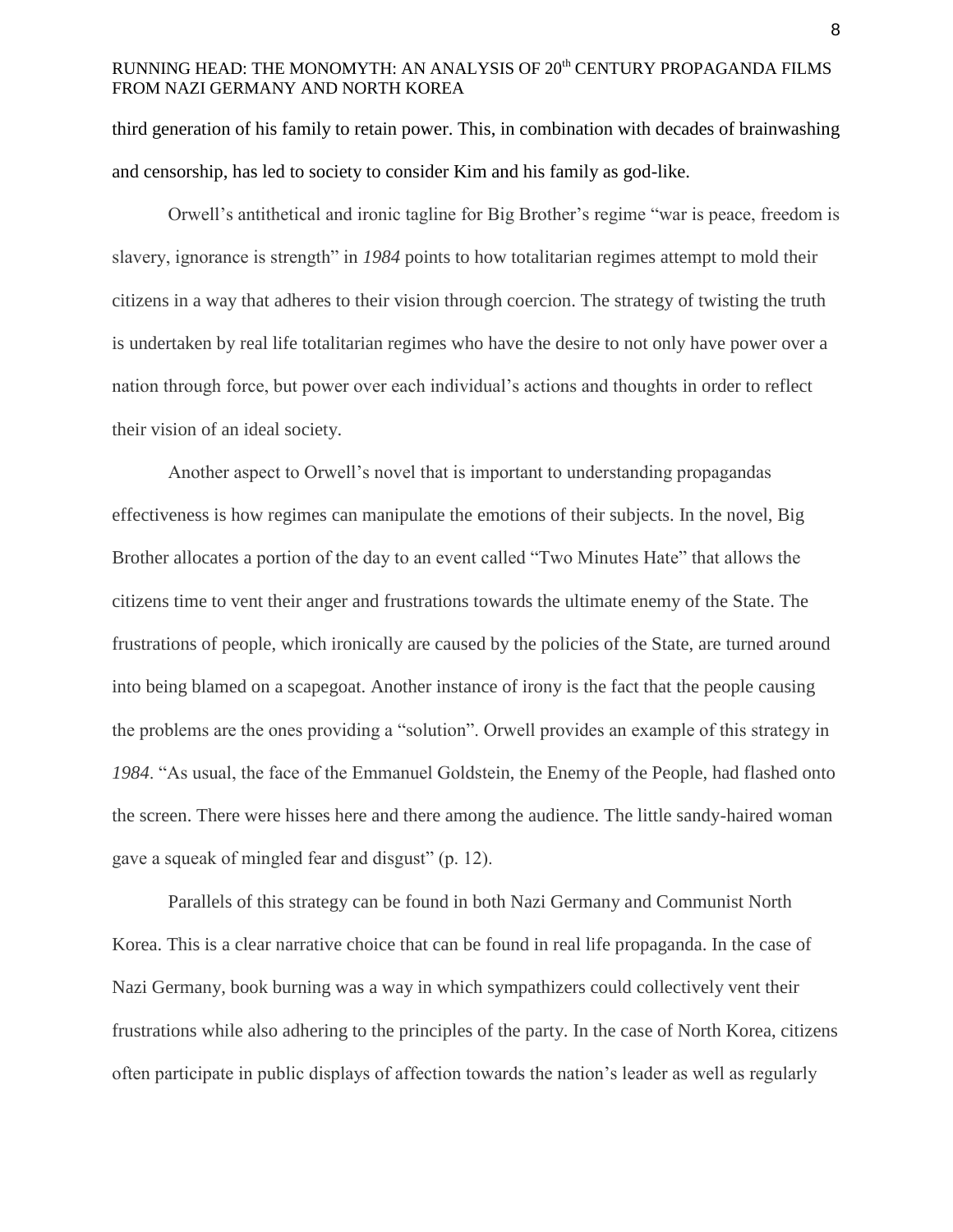pointing out one's own flaws in comparison to the ideals of the party. Though the specifics regarding the enemy, the leader, and the party differ from regime to regime the strategies regarding narrative structure are universal in the realm of propaganda. This universality, as argued in this paper, is the same universality that can be found in fictional hero storylines.

In order for propagandist's to become successful they need to take advantage of an already fractured society in order to further divide and conquer them. In the case of Germany, prior to the rise of the Nazis the Germans had suffered defeat after World War I. This not only resulted in the annexation of a portion of their lands and the requirement to pay war reparations, but most importantly an era of national shame . As if matters could not get worse, the Great Depression further tanked the German economy and left a recently powerful nation with nothing but scraps and a worthless currency.

A similarly fractured society existed in Korea prior to the creation of North Korea and the Kim regime.For centuries the North Korean people were subjected to colonization by China and Japan which included involuntary servitude, sexual slavery, and other injustices. This led to a massive independence movement that the Communists, eventually led by Kim Il Sung, took advantage of in order to rise to power.

One final aspect that should be addressed that is of utmost importance in order to understand the effectiveness of propaganda in Nazi Germany and North Korea is their strict censorship policies. Both regimes took extreme censorship positions in order to monopolize information the citizenry has access to. After both regimes consolidated power within their respective countries, both eventually outlawed opposition parties as well as access to outside information. Possessing or receiving foreign media was not only prohibited, but also equated to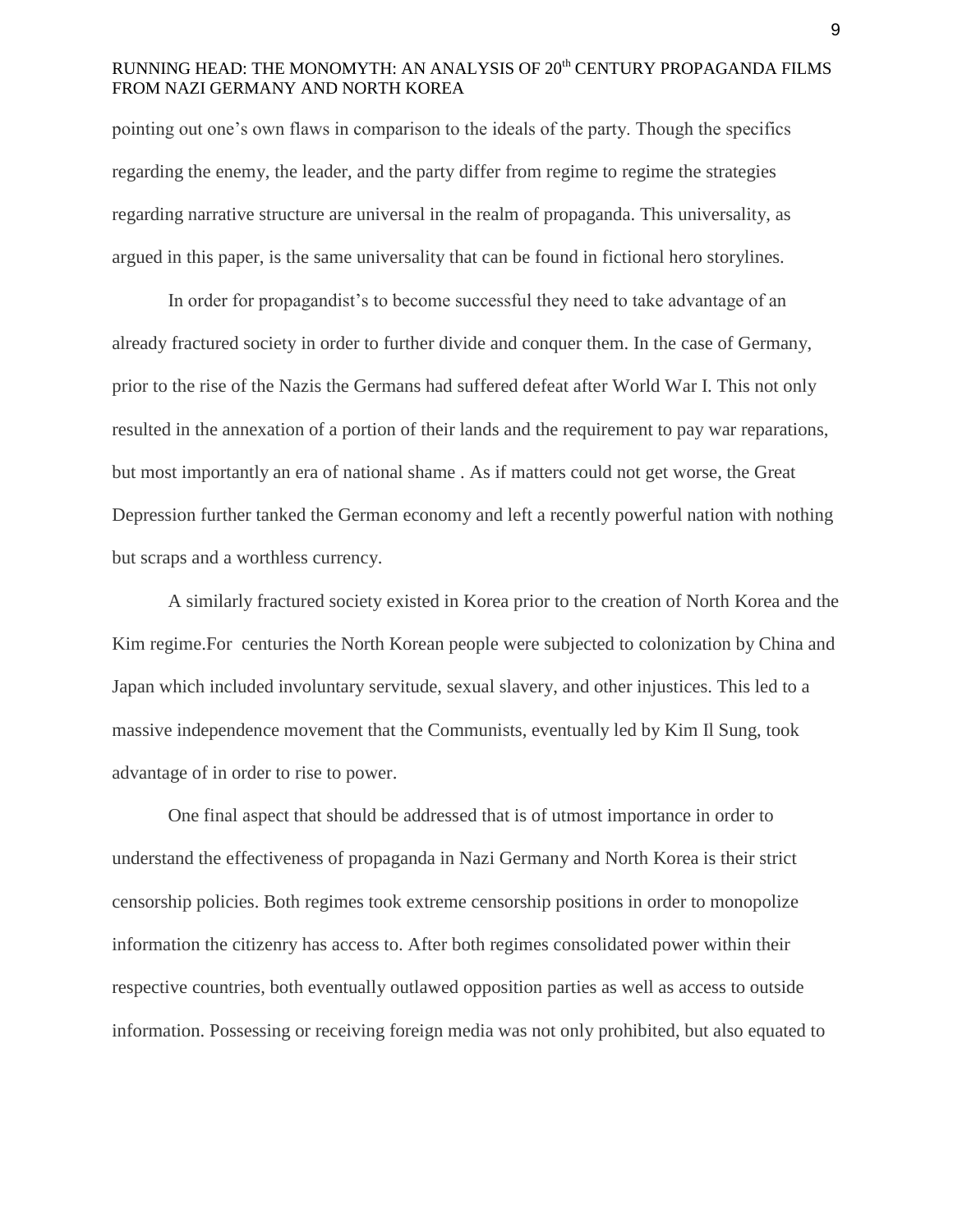treason. This, done under the guise of national security, made it possible to mold the opinions of the citizenry to adhere to whatever narrative the regime liked.

Films from both Nazi Germany and North Korea, *Hitlerjunge Quex* and *Pulgasari*  respectively, will be analyzed using the Monomyth as a template to find any consistencies. By finding consistencies between two propaganda films and the Monomyth narrative structure, light can be shed on the effectiveness of propaganda in fractured societies.

Propaganda, and the narrative structures used to cause its effectiveness, are pertinent today during a time of political polarization both in the United States and abroad. As we shall see in the next chapter, there is a gap in the literature in regards to analyzing propaganda through the lens of the *Monomyth* narrative structure. Though there is plenty of literature about propaganda and the *Monomyth* respectively, there is no literature currently published using the narrative theory to explain how and why governments use propaganda to advance their agendas. By examining the films *Hitlerjunge Quex* and *Pulgasari* through the lens of the Monomyth, this research will hopefully close that gap and will be the base for others upon which to build and expand.

#### **Chapter 2: A Literature Review**

The structure of the Monomyth in Joseph Campbell's *The Hero with a Thousand Faces*  (1949) has many aspects but the foundation of the hero's story arch is the *departure*, *initiation*, and *return* narrative structure. These three phases, with the regularly utilized sub-phases, are crucial to deciding whether or not a particular narrative adheres to the Monomyth.

Additional to the hero's journey itself are characters that frequently appear in stories that adhere to the Monomyth: the hero, the mentor, the ally, the herald, the trickster, the shapeshifter,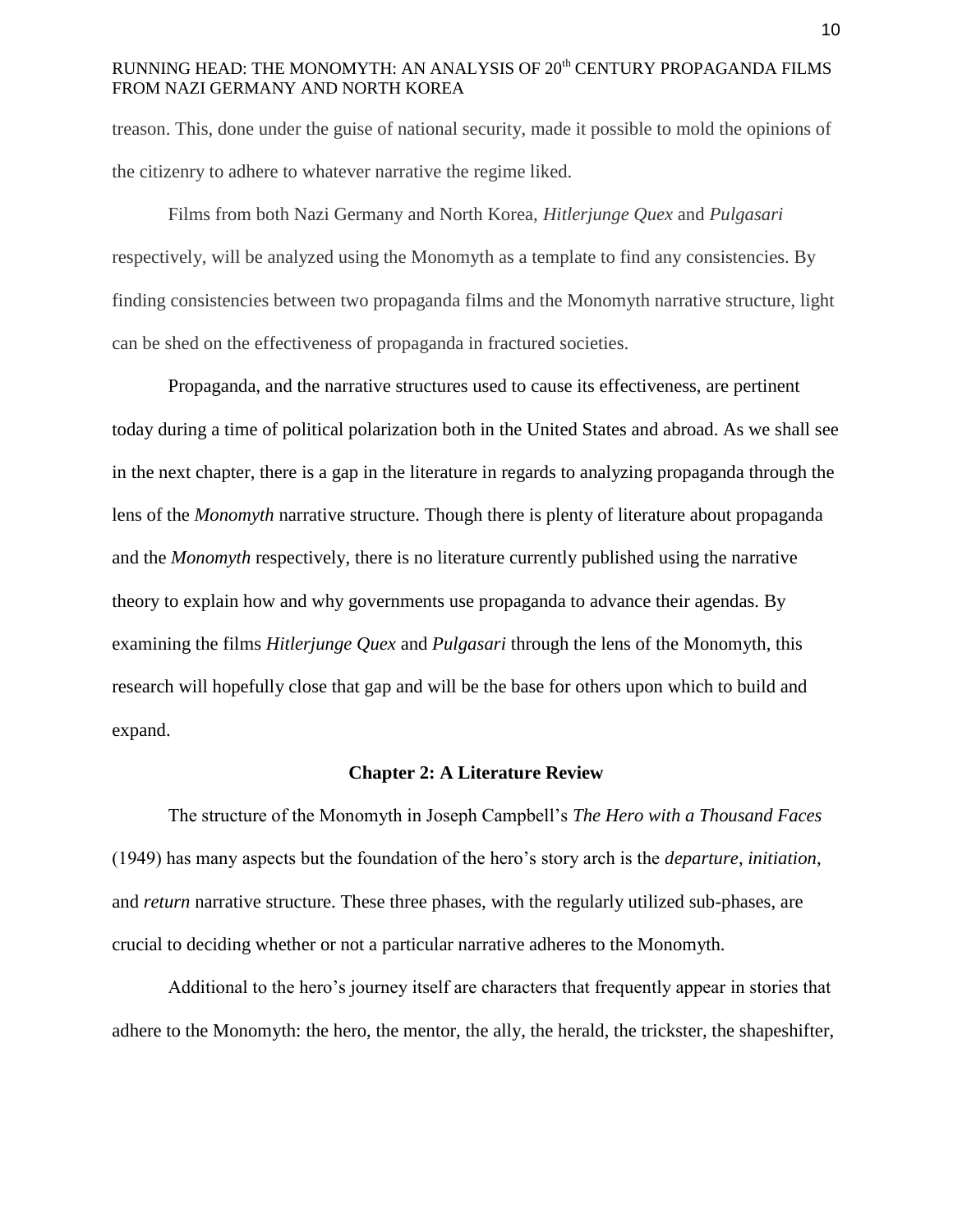the guardian, and the shadow. The non-hero characters assist and/or mold the hero along his/her journey to prepare him/her for their eventual confrontation with an impending doom.

The first phase, *departure*, begins with "The Call to Adventure" (Campbell, 1949, p. 41) where the hero embarks on a journey to a foreign land that begins to shape the character into the hero. The "call" can take any number of forms such as mere chance, a desire to explore, an event, or any other variable that leads the character to feel the desire or need to leave their comfort zone. This is where the "herald" (Campbell, 1949, p. 42), a character that assists or inspires the hero to embark on their quest, is introduced.

This call to action is sometimes followed by what Campbell referred to as the "Refusal of the Call" (Campbell, 1949, p. 49) where the hero denies taking the risk of leaving their comfort zone until "Supernatural Aid" (p. 57) changes their mind. The source of their refusal, as happens in real life, is "essentially a refusal to give up what one takes to be one's own interest" (p. 49). One popular example of this refusal can be found in *Star Wars* when the hero, Luke Skywalker, initially refuses Obi-Wan Kenobi's offer to train him to become a Jedi. Another example can be found in *The Hobbit* where Bilbo Baggins initially refuses and is apprehensive to leave the Shire with Gandalf.

The *supernatural aid* typically comes in the form of a character that causes the hero to no longer fear the unknown and leave their old world behind (p. 64). This aid helps the character during the beginning of their journey to give them both confidence and resolve to see the mission through. After answering the call and accepting aid is when "The Crossing of the First Threshold" (p. 64) occurs. This is the moment when the character separates themselves from their comfort zone more than they ever had in the past.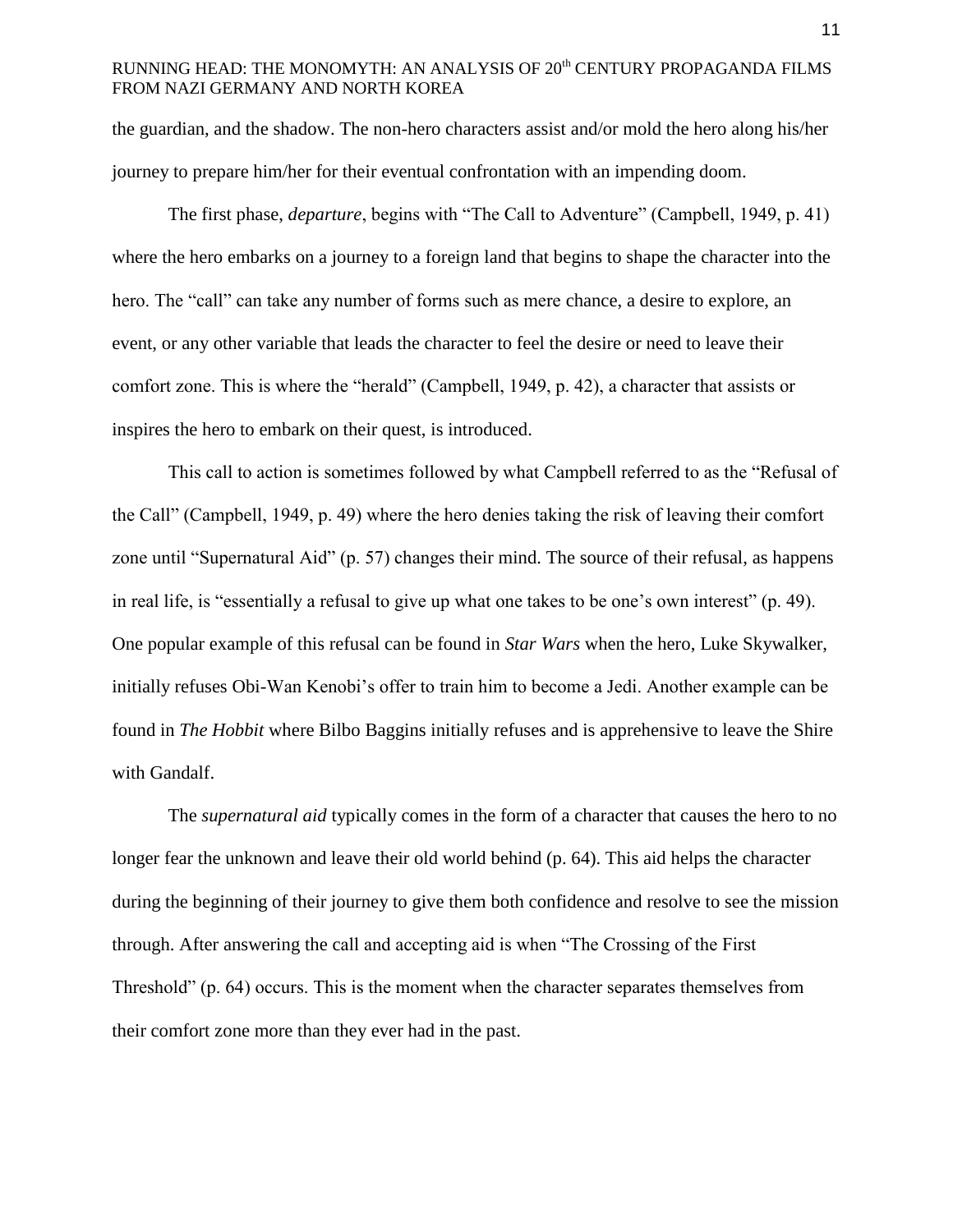The Monomyth as a whole takes a novice surrounded by one form of comfort or another and causes them to embark on a journey of rebirth in order to return to face a challenge that he/she otherwise would not have had the skills to confront. Perhaps the most important aspect of this molding of the character is what Campbell refers to as the "Belly of the Whale" (p. 74). This initial challenge permanently changes the character, essentially killing what they once were, to evolve into what they are destined to become.

The second phase, *initiation*, consists of the "Road of Trials" (p. 81) where the hero must overcome a series of obstacles in order to undergo the transformation into a hero. The hero often fails during these challenges which build to their character, resolve, and skills. The hero is often confronted with a "Meeting with the Goddess" (p. 91) where they experience an unparalleled level of attraction. This is known as the "Woman as Temptress" (p. 101) that distract him/her from their mission. Though many stories place women in the position of the temptress, that is not always the case nor is it required for the Monomyth.

This is then followed by a confrontation and/or initiation with the ultimate power in the hero's narrative known as the "Atonement with the Father" (p. 105). The "father" is a powerful figure that is important for the hero's initiation to eventually form into the "father" him/herself. Another equally important aspect of the *initiation* is the "Apotheosis" which occurs when the hero raises to a new level of consciousness after defeating their foe or completing their quest (p. 127). The final stage in the initiation process according to Campbell is the "Ultimate Boon" (p. 148) or the resolution that displays how far the hero has come from the beginning of their narrative by stopping the impending doom or threat to the hero's cause.

In the *return* phase the hero initially, according to Campbell (p. 167), takes part in the "Refusal of the Return." The hero, now with the prize after defeating their foe, struggles with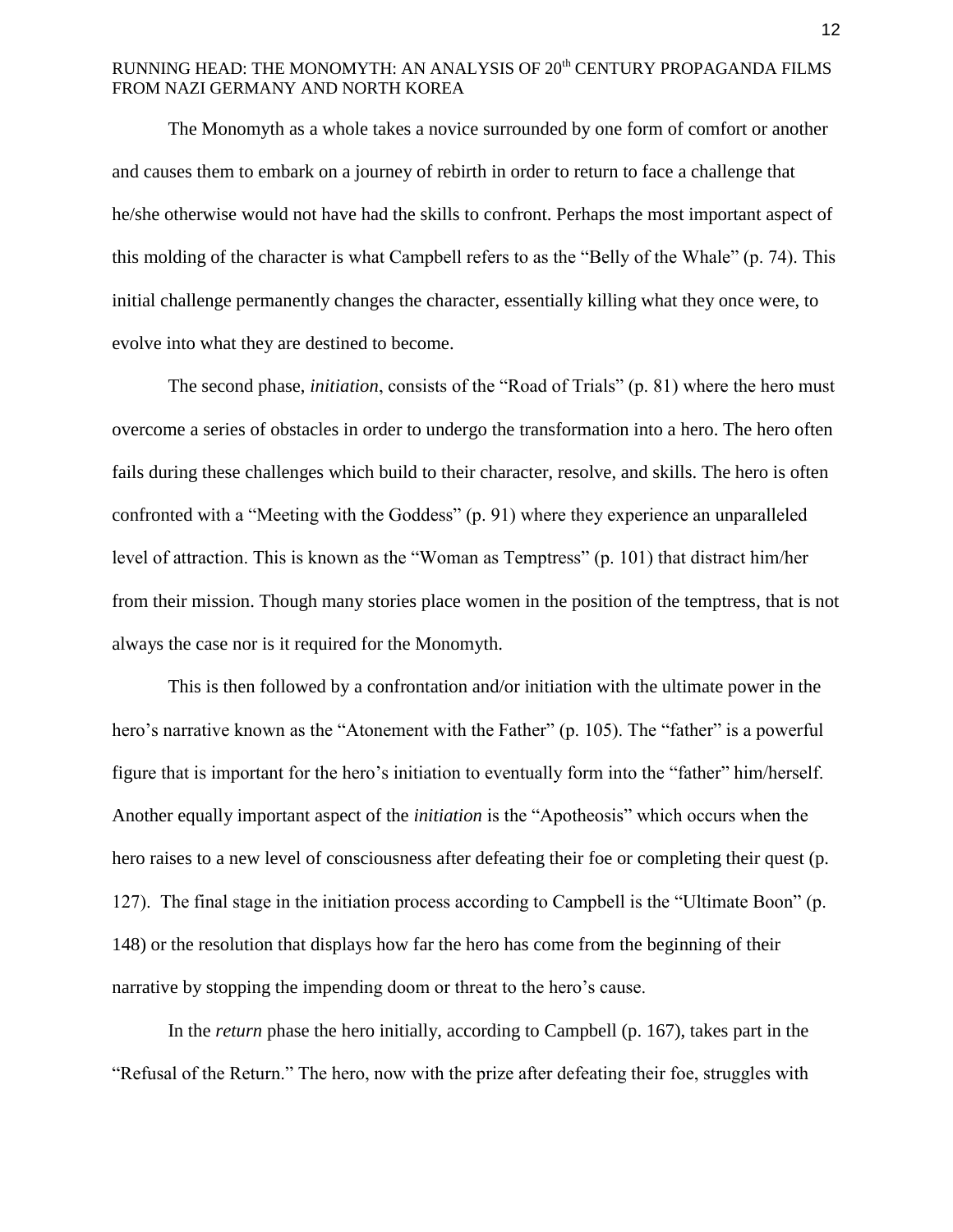returning and integrating to where they embarked on their journey now that they have changed dramatically. However, they eventually do return in what is called "The Magic Flight" (p. 170) where they bring with them the restoration of society with the support of all the supernatural aids. There is the possibility where the hero struggles to return and requires aid called "Rescue from Without" (p. 178). The "Crossing of the Return Threshold" aspect of the *return* phase is when the hero must utilize their improved self to return home (Campbell, 1949, p. 188 which makes the hero "Master of Two Worlds" (p. 196). This causes the hero to finally have the "Freedom to Live" without fear of what the future has in store for them or even death itself (p. 205).

To better understand the Monomyth and how it can pertain to Propaganda I researched examples of stories that adhere to the narrative structure within the realm of non-fiction. Most commonly known examples are found in fictional works however there have been some who focus on the Monomyth and how it relates to real life applications. Additional to applying to both fiction and non-fiction, the Monomyth applies to stories regardless of medium including film, television, and novels.

An example of the Monomyth's application in the realm of non-fiction can be found in Mark Poindexter's writing on post-9/11 society. Poindexter (2008) argues that some post-9/11 societal reactions are in part due to the American monomythic way of thinking. Poindexter makes the point that this societal perception holds nationalism up on a pedestal while also being overly emotionally driven. This sort of mindset could lead to what Poindexter describes as the desire to redeem the world in the name of that nationalism. According to the literature, in the American Monomyth model the hero is an outsider who comes into the community to save the day when the traditional institutions fail. That was the way of thinking when the United States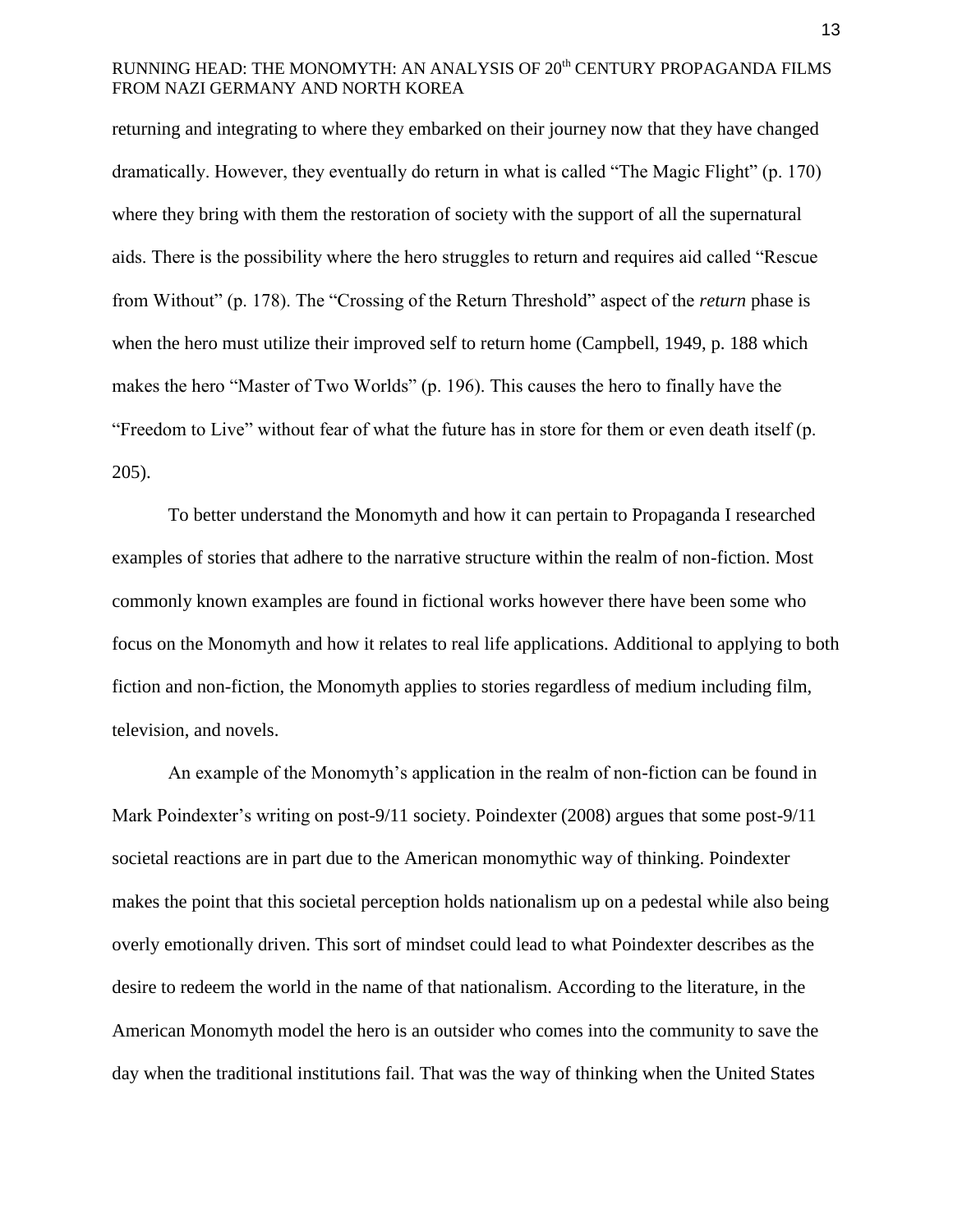invaded Afghanistan and Iraq in 2003. The thought was that they would be the protagonists in what would eventually become an American monolithic narrative structure, but this was war. This reaction comes along with the fear of the "other" which is consistent with the Campbell's (1949) narrative structure. The American people were susceptible after a devastating attack on 9/11, with the combination of fear and rage, to support war and an invasion of civil liberties in the name of national security.

Rosteck and Frentz (2009) pointed out the parallels with the use of environmental rhetoric in *An Inconvenient Truth* and the Monomyth. The film illustrates the drastic contrasts between the beauty of nature and the horror of what could happen if climate change is not addressed as a global issue amongst its inhabitants. This illustrates fear of an impending doom and also the call to action for humankind to become the hero that confronts the issue.

 According to the literature the hero, call to action, initial reluctance, then eventual action is both what comprises the Monomyth model as well as vaguely but accurately represents the way in which humans have reacted to the evidence of climate change. The way in which Al Gore frames the narrative in the documentary is complementary of the Monomyth in the sense that there is an external threat and everyone can contribute to the neutralization of that threat.

Sutton and Win (2001) aim to point out parallels between post-Vietnam POW rescue films and the Monomyth. Some of the most popular examples of these are *Rambo: First Blood, Part II* (1985), *Uncommon Valor* (1984), and *Missing in Action* (1985). These films were consistent with the narrative structure of the American variation of the Monomyth. The traditional institutions failed the POWs in leaving them behind while claiming it was not true. This requires someone outside of the traditional institution to save the prisoners from the threat of permanent imprisonment in a POW camp. The Christ-like figures such as John Rambo are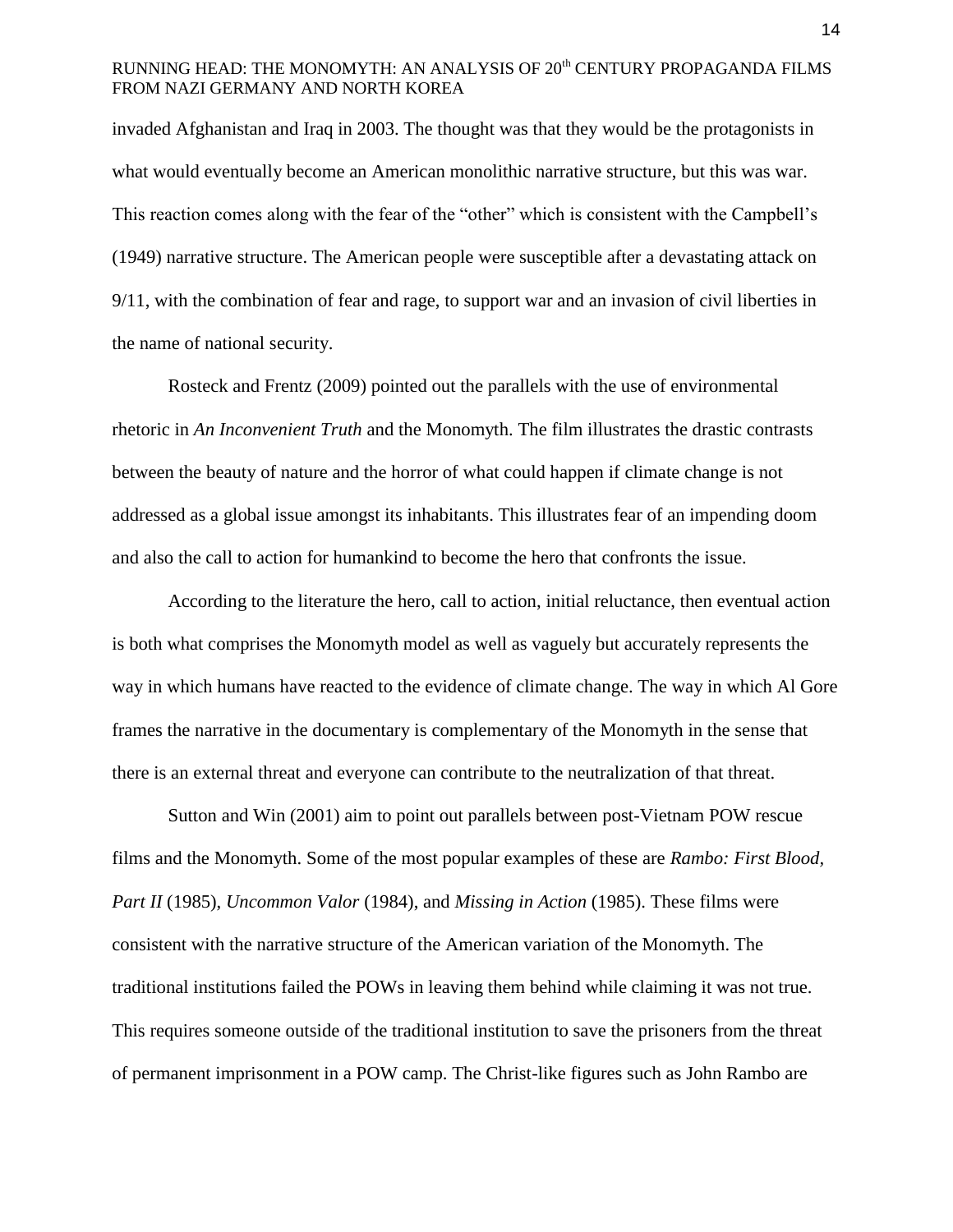typical of the American Monomyth model, which frequents such characters with almost supernatural abilities that are also consistent with the American model.

The following is research based on both Nazi Germany and the DPRK, particularly focusing on their leaders and the propaganda machines they had at their disposal. They are also tied to parts of the Monomyth that I argue consistent with their use of the narrative structure to effectively portray their leaders as heroes and their enemies as an impending doom. Though their specifics are different, their strategies used are not only similar but consistent with the Monomyth.

In *The Rise and Fall of Adolf Hitler* William Shirer gives an in depth analysis of Hitler's life from his early years in Austria, his military experiences during the World War I, to his death in his underground Berlin bunker. He focuses on Hitler's personality, his relationships, and how he developed throughout his life to become the conqueror of most of Europe. Shirer was a journalist who was embedded in Nazi Germany whose perspective is unique due to the fact that not many outsiders were allowed to be so close to Hitler.

This is pertinent because understanding the personality of the leader, as well as his relationship with other party members, is important if you are to understand the intentions and reasons behind his propaganda machine. Without understanding his personality and how it progressed throughout his life it would be more difficult to understand the desires and ambitions that led to arguably the worst mass genocide in world history. The fear of the other, clearly in the form of mainly Jewish and other non-Aryan peoples, is both important to understanding Nazi propaganda and how it ties into the Monomyth narrative structure.

In *The Mythical World of Nazi War Propaganda 1939-1945* Jay Baird explains the links between mythological narrative and the Nazi regime. The Nazis since their founding, before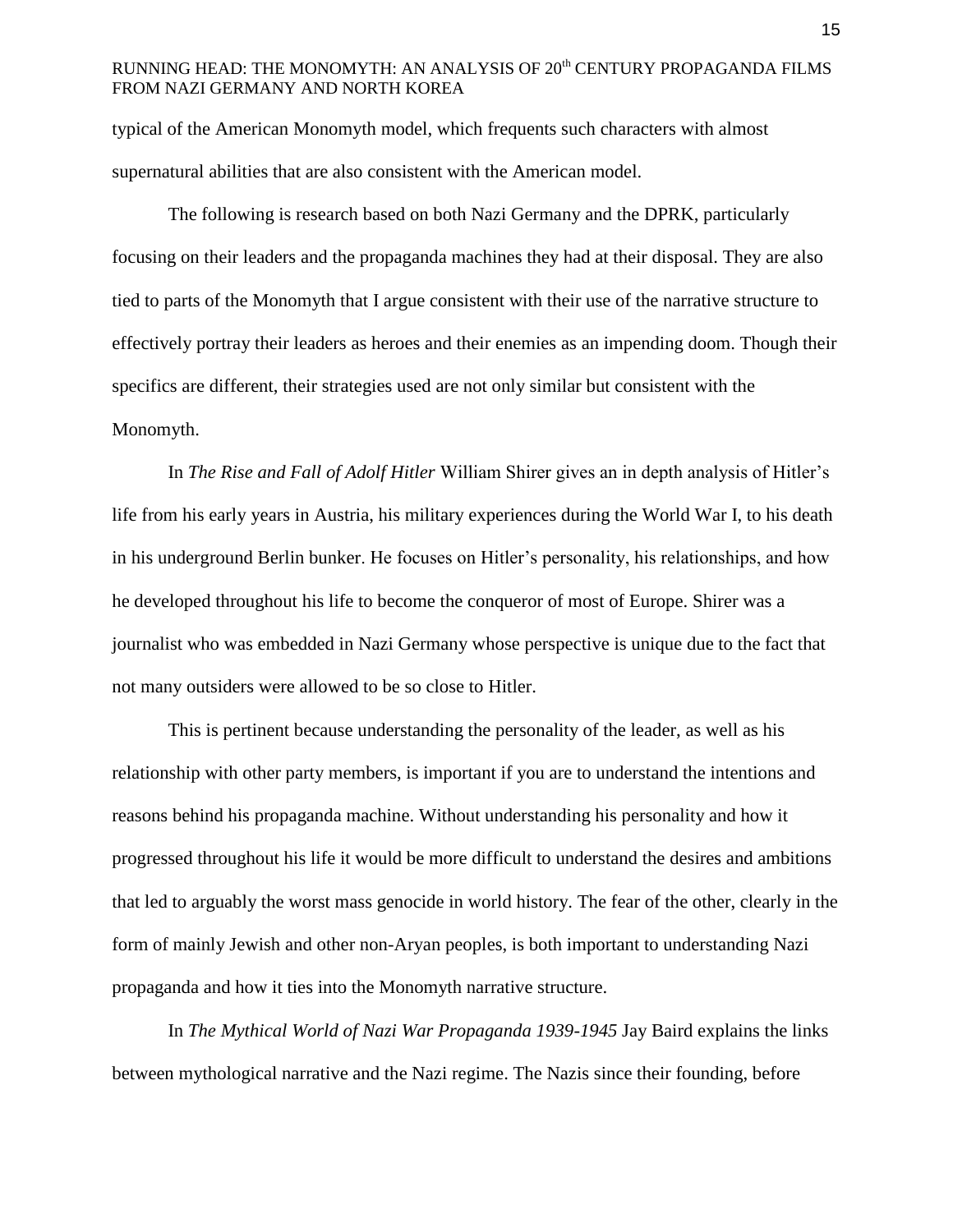even Hitler joined the party, believed to be a part of the superior Aryan race. They focused on Hitler's ability to put those beliefs into political practice through symbols myths in the form of propaganda that became essential to winning over the masses. They also focused on the relationship between Hitler and Goebbels who together constructed a propaganda machine that fused Nazism and what it meant to be truly German together to the point that the two became indistinguishable. Understanding Hitler and Goebbels relationship, as well as their use of myth and symbols through the Ministry of Propaganda, is both important and pertinent to this research.

In *Mein Kampf*, Hitler's autobiography and memoirs, he gives his perspective on politics, society, and the solution to the problems within Germany. This text is not compiled of facts but rather the opinions of a man who is imprisoned for a failed coup in Bavaria. However, it is pertinent to read the words of the dictator so one can truly understand the desires and goals of a man who believed in mass social change and the use of coercion to make it happen. Hitler spends chapters describing how he best felt propaganda should be used and who should be the targets of their messaging. This is pertinent to this research because it is a primary source of the mindset of a dictator that eventually used his propaganda machine to nearly wipe out the Jewish people in Europe.

Ernst Kris and Hans Speier explore Nazi radio propaganda strategies in *German Radio Propaganda: Report on Home Broadcasts During the War*. This book, published shortly after the war ended, is written by Austrian and German immigrants experts of totalitarian communication. They focus on the actors of propaganda that are important for its effectiveness: the stage, the self, the enemy, the rest of the world, and others that are pertinent to this study.

In *North Korea Confidential: Private Markets, Fashion Trends, Prison Camps, Dissenters and Defectors* Pearson and Tudor (2015) discuss society in North Korea and how it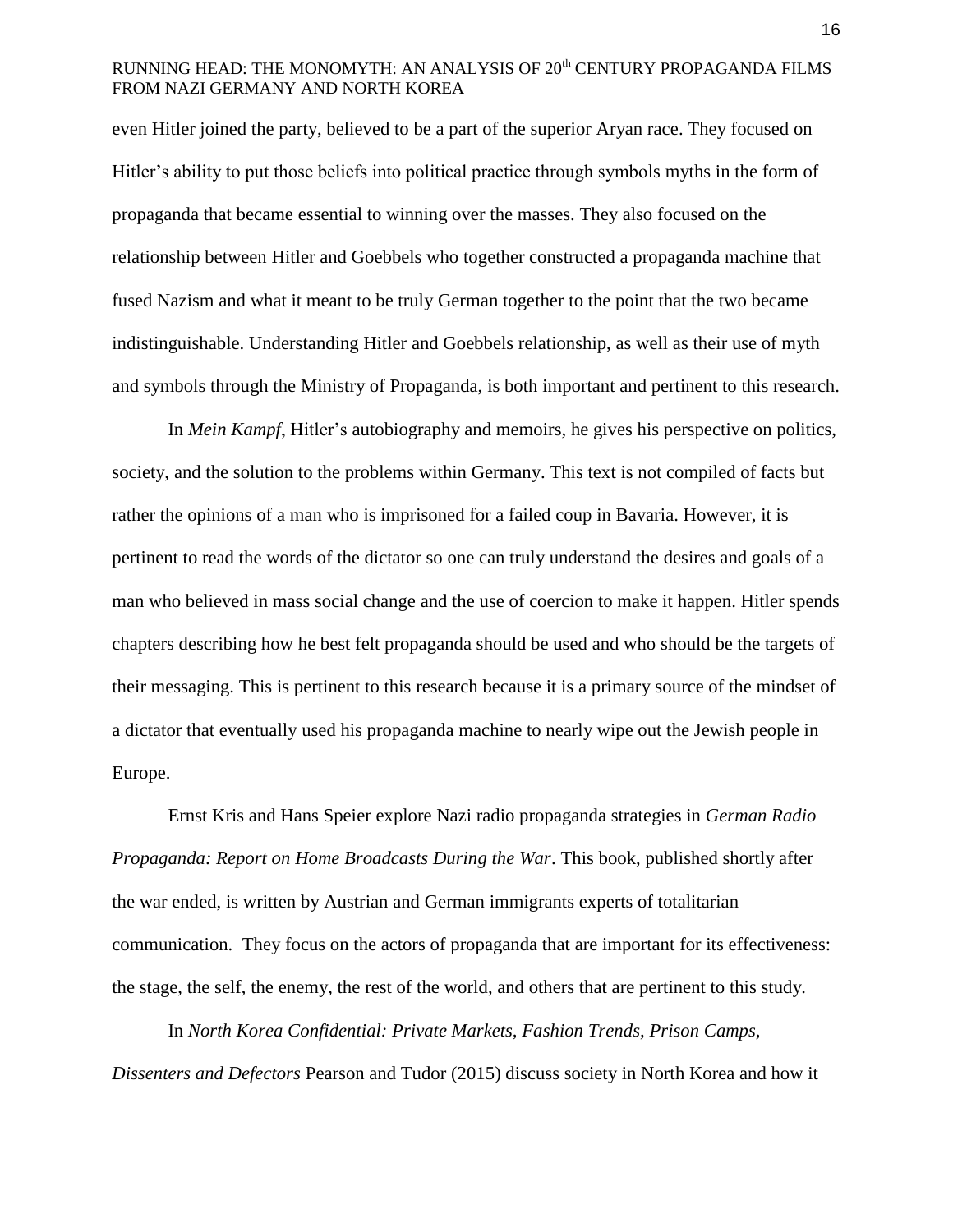differs from the stereotypical portrayal of strict obedience to the political system. For example, Pearson and Tudor explain the necessity for a capitalist black market in North Korea after the infamous famine in the 1990's. Though the existence of such a system is highly illegal, and could lead to the death penalty for those involved, it is necessary in order for the Korean people to be self sustaining in the 21st century. The North Korean government takes full responsibility and has total control of the official economic decisions through a command economy, though behind closed doors this has not led to the intended success collectivist regimes portray.

Pearson and Tudor also introduce and explain the North Korean prison camp system and its levels based upon crimes against the state. The use of propaganda is both widespread in these camps and is obviously pertinent to this research. Those who have the potential to get out are constantly exposed to propaganda to change their point of view to the socially acceptable obedience to the regime. The propaganda strategies both inside and outside of the prison camp system in North Korea is necessary for to give a thorough analysis.

In Lankov's *North of the DMZ: Essays on Daily Life in North Korea* (2007) anti-American propaganda is introduced as a way of explaining how North Koreans receive information and why they feel the way they do towards American and its allies. The examples provided in the text are both graphic and emotional to those who view it regardless of nationality. They show American soldiers killing and torturing North Korean men, women, and children with such brutality that one can understand why some North Koreans hold anti-American views. This is pertinent to this research based upon the important piece of the Monomyth, the enemy, clearly being used in this example.

In Myer's *The Cleanest Race: How North Koreans See Themselves - And Why it Matters*  historical context of colonization in North Korea is introduced to help explain why North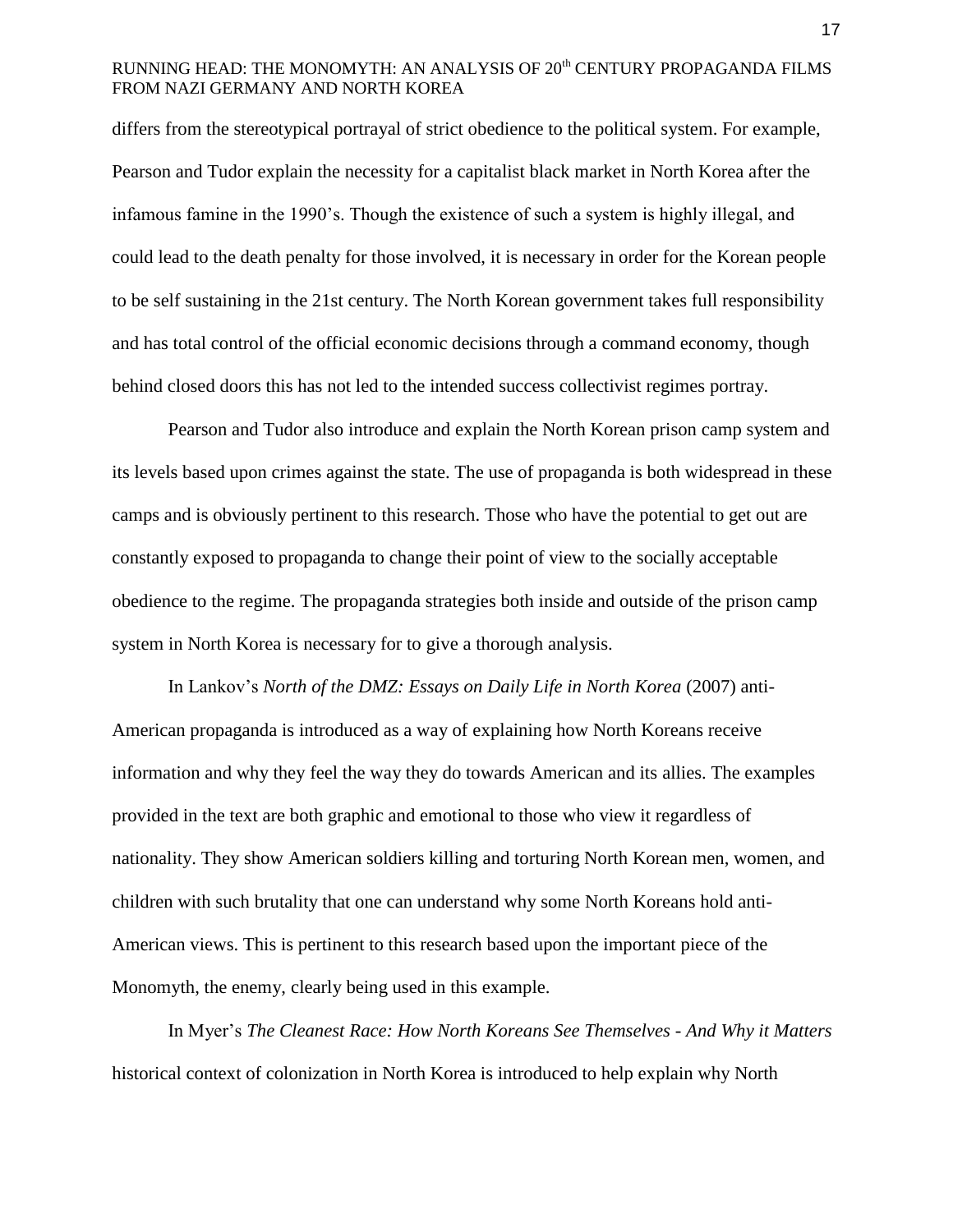Koreans regularly mention the "imperialists" when referring to their enemies, particularly the United States. The differences between Marxism and the Kim regime are also introduced, explaining that the Kim form is more of a mixture of monarchism and communism rather than purist Marxism. Rule by a single family, which seems antithetical to Marxist teaching, has occurred in North Korea since its founding after the Korean War.

Another important point of note in this text is the rampant xenophobia that occurs within North Korea due to the propaganda campaign imposed by the regime. The fear of the other, in the form of those who either are or look like an American, is expressed continuously in the text. This is important because the same strategies are used within Nazi Germany as well as being a key aspect of the Monomyth. This helps add to the argument that propagandists in both regimes, though not directly intending to, use the monomyth narrative structure to successfully persuade the masses.

In Hunter's *Kim Il-Sung's North Korea* the cult of personality around the founder of North Korea, his son and grandson, and the government structure used to sustain it are the main areas of focus. The custom of *songbun*, the ranking system based on loyalty to the party and its leader, is also introduced to give additional context.

There is plenty of research focusing on the Monomyth, Nazi Germany, and the DPRK respectively however there is no research that ties these topics together. Though there are clearly links between the two, there have not been connections through research to compare the two regimes by their propaganda strategies. There has also, more importantly, not been research that connects the monomyth with propaganda in general.

This leaves a research gap that should be filled due to the limited scope of understanding how the Monomyth can be applied to non-fiction. Understanding the strategies propagandists use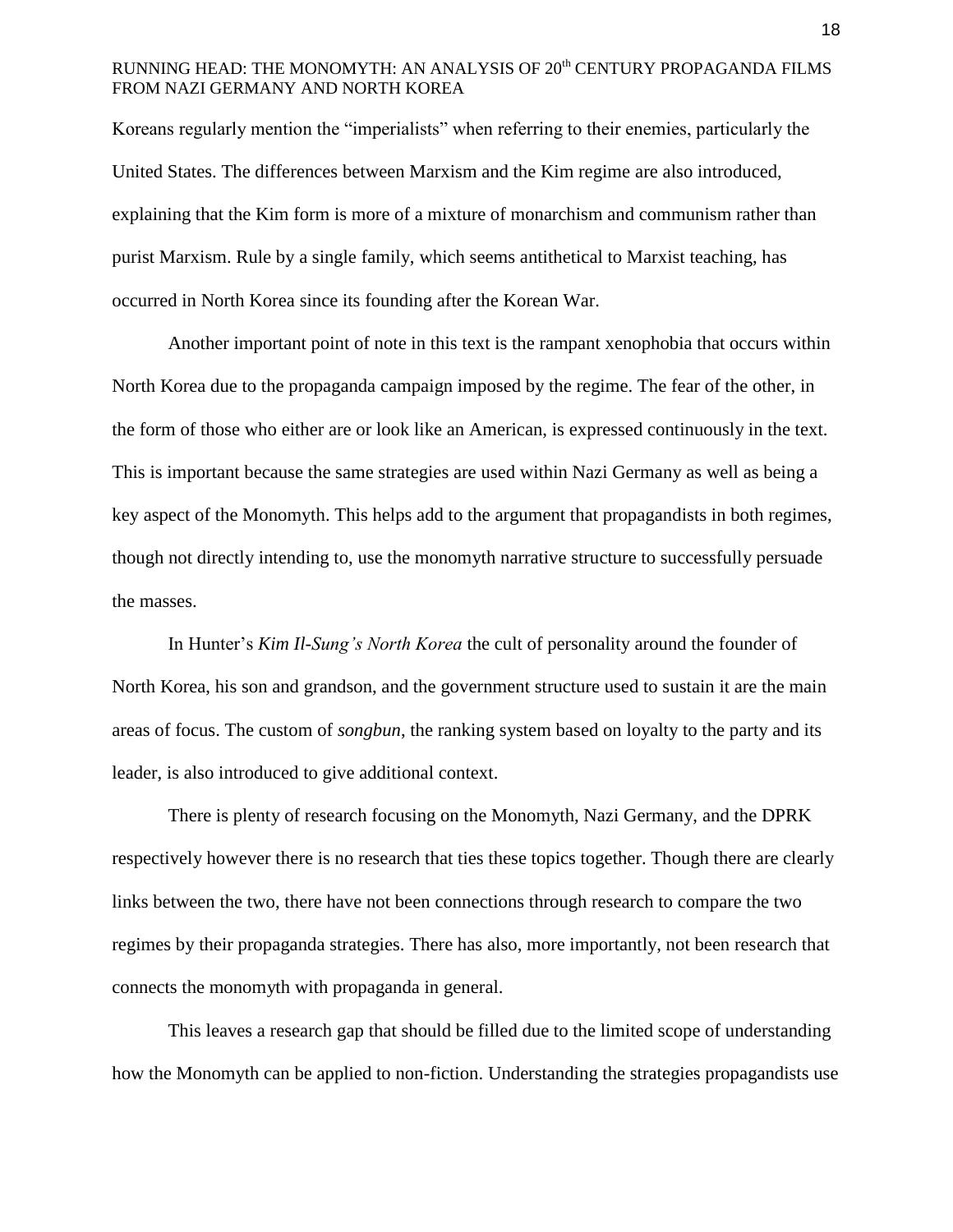to effectively persuade the masses is also pertinent for any citizen to be able to label what is propaganda. The Monomyth is of one of the most commonly used narrative structures so it is important to research if it can also apply to propaganda. If found to be applicable to both regimes, this could expand the understanding of how something as complex as propaganda can be effective by means of a common narrative structure found in countless stories.

**Chapter 3: Methodology**



In order to analyze propaganda in Nazi Germany and North Korea through the scope of the *monomyth*, I have decided to focus on the protagonist in propaganda films from both regimes. In order to decide if the protagonist of these films followed the hero's journey, I will analyze whether or not they follow the 17 steps of the Monomyth.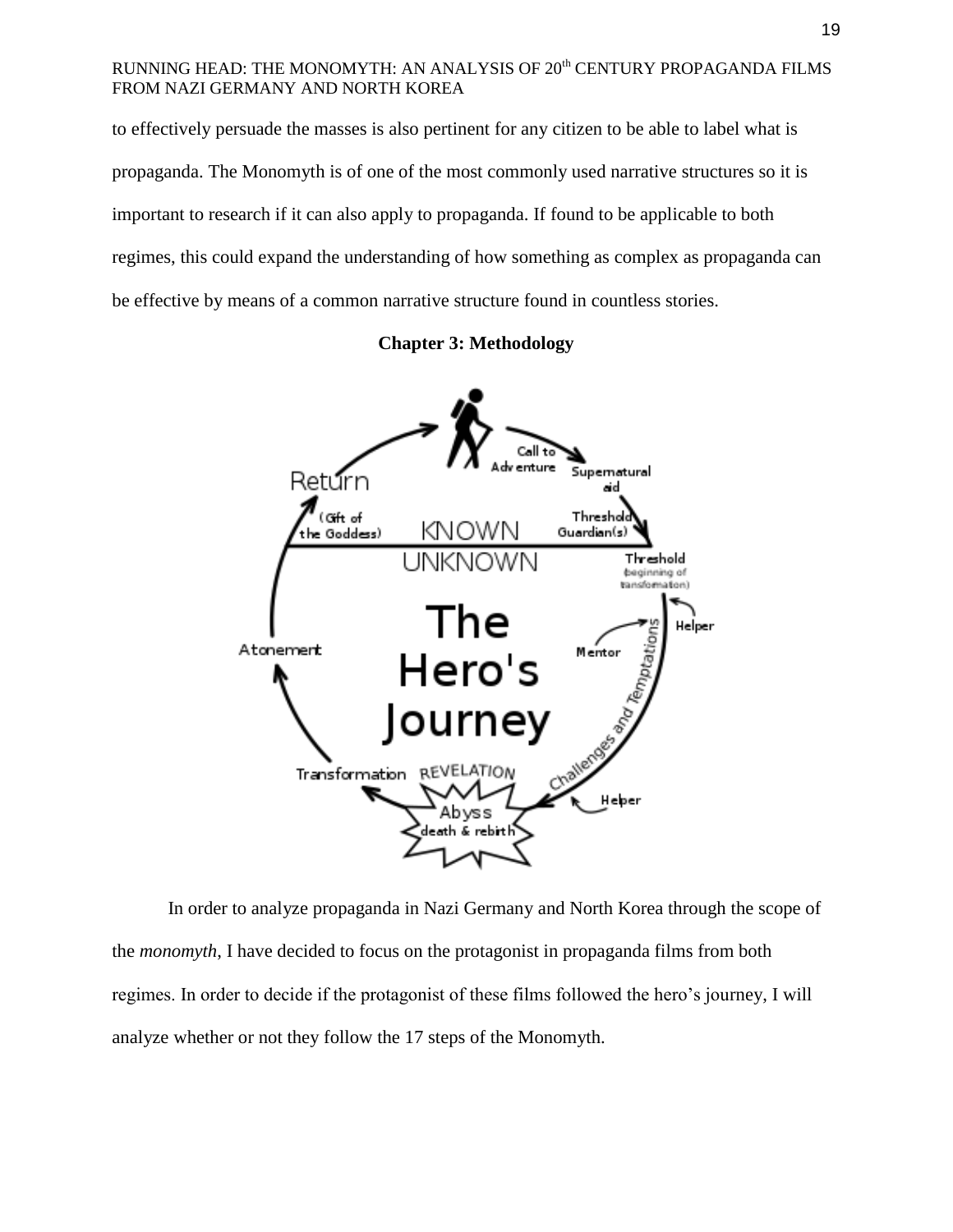These steps are as follows: 1.) The Call to Adventure, 2.) Refusal of the Call, 3.) Supernatural Aid, 4.) Crossing the First Threshold, 5.) Belly of the Whale, 6.) The Road of Trials, 7.) Meeting with the Goddess/Love, 8.) Temptation, 9.) Atone with the Hero's Father, 10.) Peace and Fulfillment Before the Hero's Return, 11.) The Ultimate Boon, 12.) Refusal of the Return, 13.) Magic Flight, 14.) Rescue from Without, 15.) Return. 16.) Master of Two Worlds, 17.) Freedom to Live.

In the *Call to Adventure* the hero receives a calling to the unknown, a place outside of the protagonist's comfort zone and away from the familiar. "This first stage of the mythological journey—which we have designated the "call to adventure"—signifies that destiny has summoned the hero and transferred his spiritual center of gravity from within the pale of his society to a zone unknown." (Campbell, 1949, p. 48)

In the *Refusal of the Call* fear or obligations prevent the hero from embarking on this journey to the unknown. Both in fiction and non-fiction individuals hit a point in their lives where they must make a major decision: to go or not to go, to do or not to do, to take a risk. This is the portion of the story where the hero makes their initial choice to deny their destiny.

In the *Supernatural Aid* a magical helper appears or makes its presence known to the protagonist. "For those who have not refused the call, the first encounter of the hero-journey is with a protective figure (often a little old crone or old man) who proves the adventurer with amulets against the dragon forces he is about to pass." (p.57)

In the *Crossing First Threshold* phase the hero leaves their known world and ventures into the unknown. "With the personification of his destiny to guide and aid him, the hero goes forward in his adventure until he comes to the "threshold guardian" at the entrance to the zone of magnified power." (p. 64)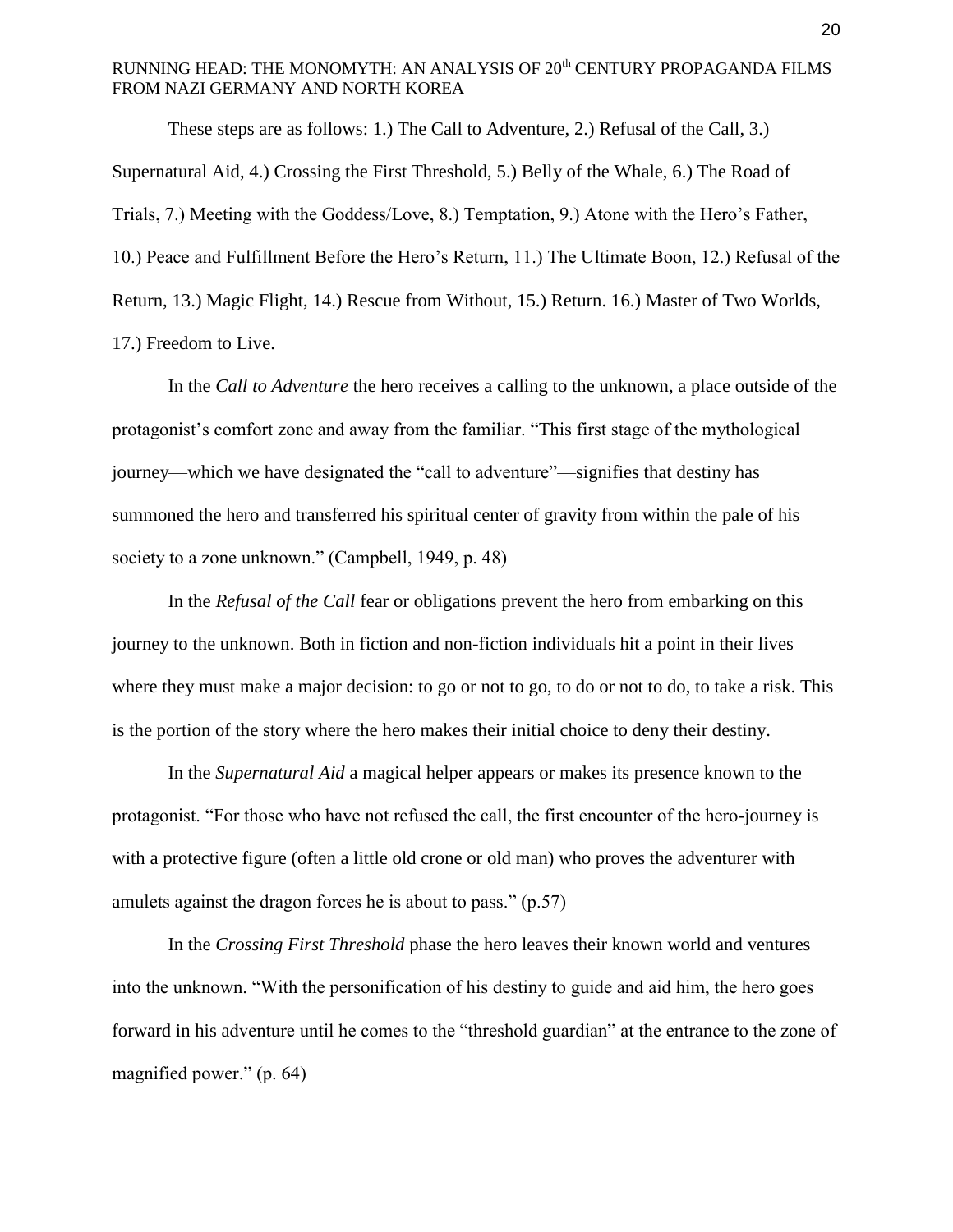In the *Belly of the Whale* phase, the final stage of the separation from the known world, represents the rebirth transition. "The hero, instead of conquering or conciliating the power of the threshold, is swallowed into the unknown, and would appear to have died." (p. 74).

In *The Road of Trials*, the first portion of the *initiation* phase the protagonist must pass a series of tests to begin the transformation to become the hero. "Once having traversed the threshold, the hero moves in a dream landscape of curiously fluid, ambiguous forms, where he must survive a succession of trails." (Campbell, 1949, p. 81)

In the *Meeting with the Goddess/Love* phase the hero experiences unconditional love. "The ultimate adventure, when all the barriers and ogres have been overcome, is commonly represented as a mystical marriage of the triumphant hero-soul with the Queen Goddess of the World." (p. 91)

In the *Temptation* phase the hero faces temptation that will distract from ultimate quest.

In the *Atonement with the Hero's Father* phase the hero must confront the person that holds ultimate power in their life.

In the *Apotheosis* (Peace and Fulfillment Before the Hero's Return) phase the hero moves to a state of divine knowledge (usually through some form of death). A common example of this is Buddha who achieved surpassing "the last terrors of ignorance." (p. 127)

In *The Ultimate Boon* phase the ultimate goal is achieved, proving that the protagonist is truly the prodigal son or daughter in the story. "The ease with which the adventure is here accomplished signifies that the hero is a superior man, a born king." (p. 148)

In the *Refusal of the Return*, the first portion of the *return* phase, the hero has found bliss and enlightenment in the other world causing a reluctance to return to their home world. "When the hero-quest has been accomplished, through penetration to the source, or through the grace of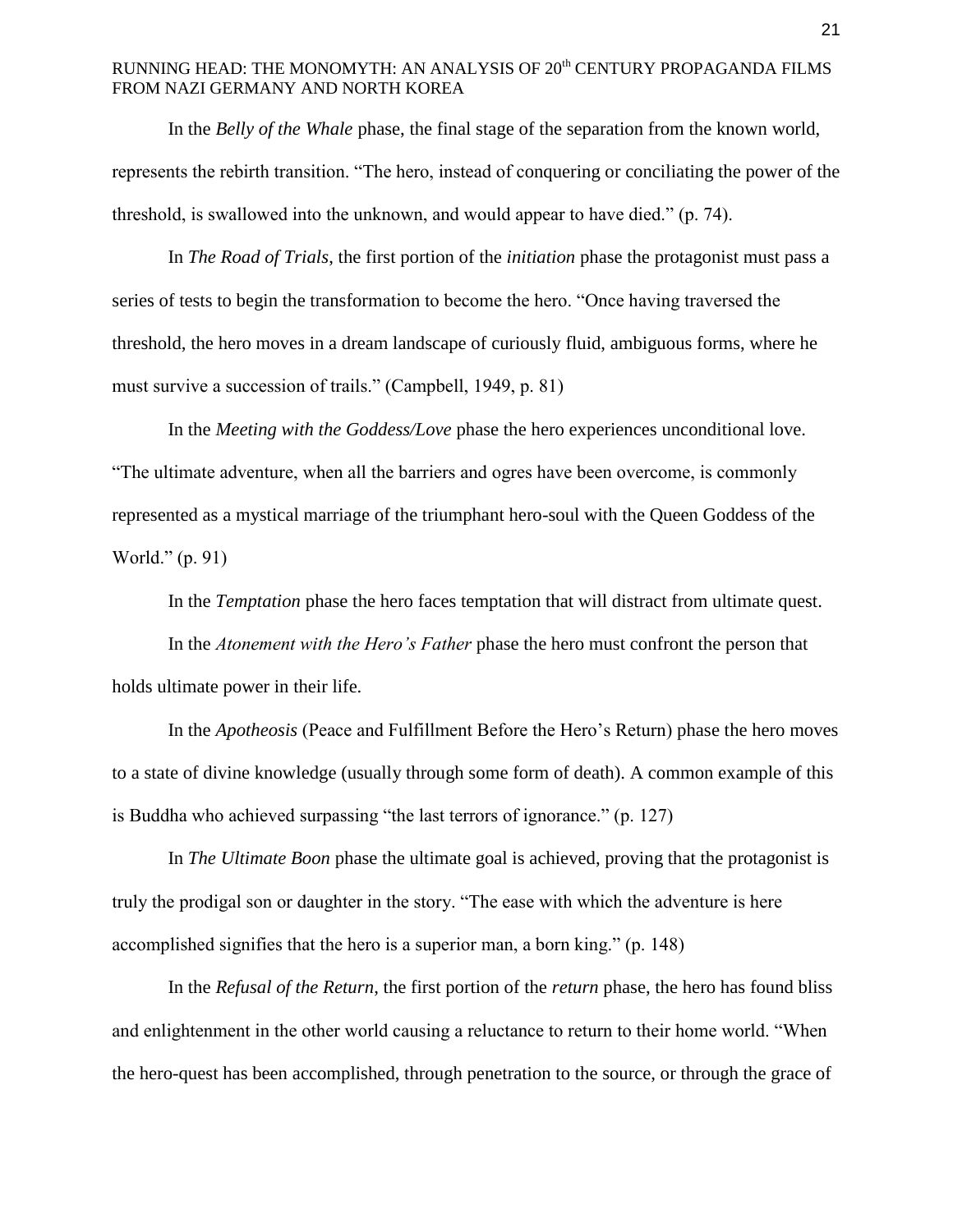some male or female, human or animal personification, the adventurer still must return with his life-transforming trophy. The full round, the norm of the monomyth, requires that the hero shall now begin the labor of bringing the runes of wisdom, the Golden Fleece, or his sleeping princess back into the kingdom of humanity, where the boon may redound to the renewing of the community, the nation, the planet, or the ten thousand worlds." (p. 167)

In the *Magic Flight* phase, the hero has to escape with the ultimate prize to return to their home world. "If the hero in his triumph wins the blessing of the goddess or the god and is then explicitly commissioned to return to the world with some elixir for the restoration of society, the final stage of his adventure is supported by all the powers of his supernatural patron. On the other hand, if the trophy has been attained against the opposition of its guardian, or if the hero's wish to return to the world has been resented by the gods or demons, then the last stage of the mythological round becomes a lively, often comical, pursuit." (Campbell, 1949, p. 170)

In the *Rescue from Without* phase, when it occurs, the hero needs a rescuer from outside in order for them to return home. "The hero may have to be brought back from his supernatural adventure by assistance from without. That is to say, the world may have to come and get him." (p. 178)

In the *Crossing of the Return Threshold* phase the hero retains the wisdom gained on quest and integrates wisdom in human society by sharing wisdom with the world. "The hero adventures out of the land we know into the darkness; there accomplishes his adventure, or again is simply lost to us, imprisoned, or in danger and his return is described as a coming back out of that yonder zone. Nevertheless-and here is a great key to the understanding of myth and symbolthe two kingdoms are actually one." (p. 188)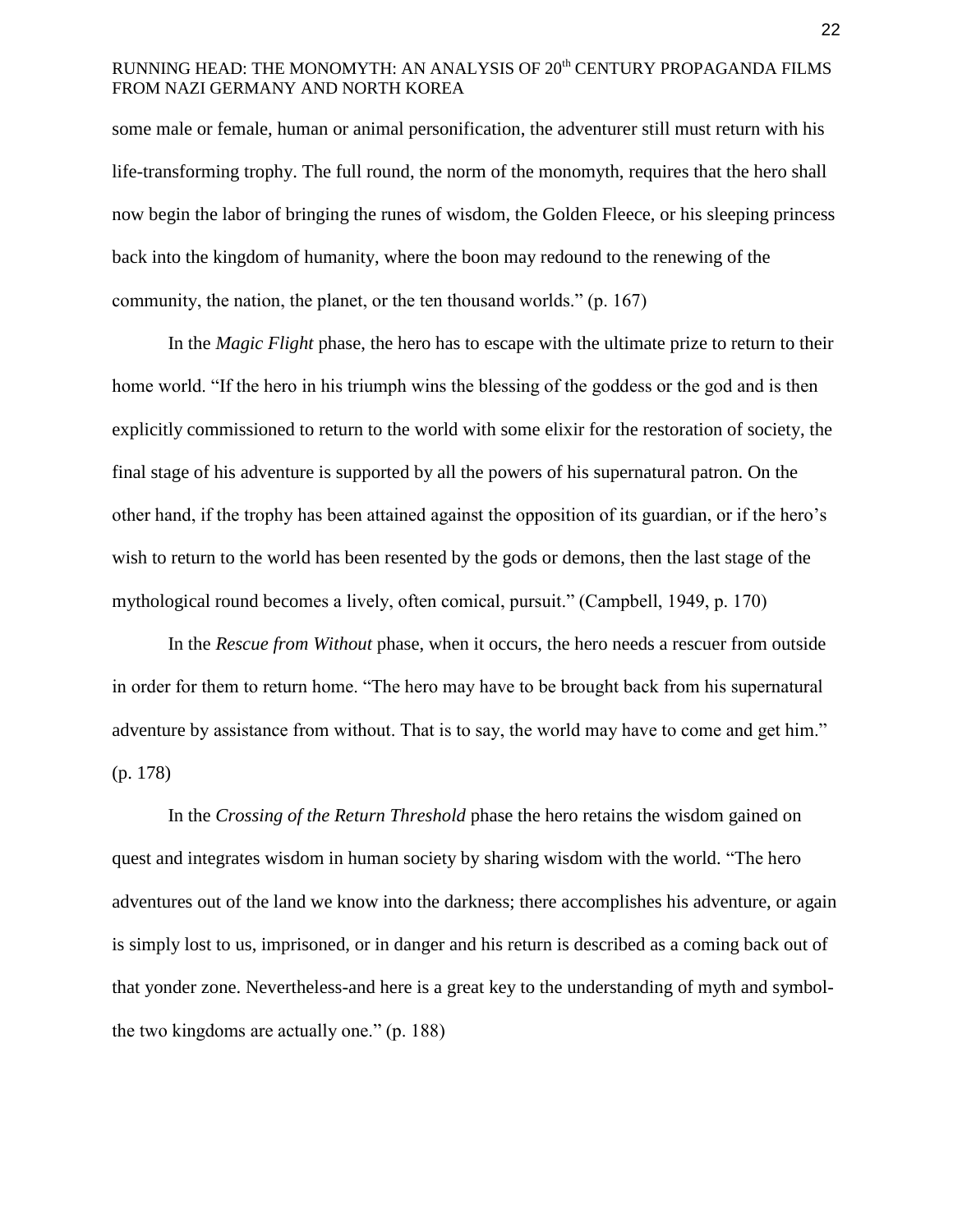In the *Master of Two Worlds* phase the hero achieves balance between the material and spiritual (inner *and outer world).* "Freedom to pass back and forth across the world division, from the perspective of the apparitions of time to that of the causal deep and back- not contaminating the principles of the one with those of the other, yet permitting the mind to know the one by virtue of the other- is the talent of the master." (p. 198)

In the *Freedom to Live* phase, the hero, after a miraculous departure and return, is released from fear of death which causes the hero to live with no concern for the future or regrets of the past.

The films *Pulgasari* and *Hitlerjunge Quex* will be used to analyze North Korea and Nazi Germany respectively. In the discussion section, the author will detail whether or not the protagonist follows each of the 17 steps to determine if they adhere to the monomyth fully, partially, or not at all.

#### **Chapter 4: A Discussion of Propaganda in Nazi Germany and North Korea**

#### *Hitlerjunge Quex* (1933)

## Stage 1: The Call to Adventure

Heini's father, a staunch Communist, insists that he joins the Communist Party by tagging along with its members on a retreat*.* Heini is suspicious of the people his father associates with yet reluctantly agrees to go. The film portrays the Communists as lazy, drunken, thieving, and abusive people who consume rather than produce. On the other hand, the film portrays Nazis as principled, loyal, and are able to restrain their selfish desires for the greater good.

Stage 2: Refusal of the Call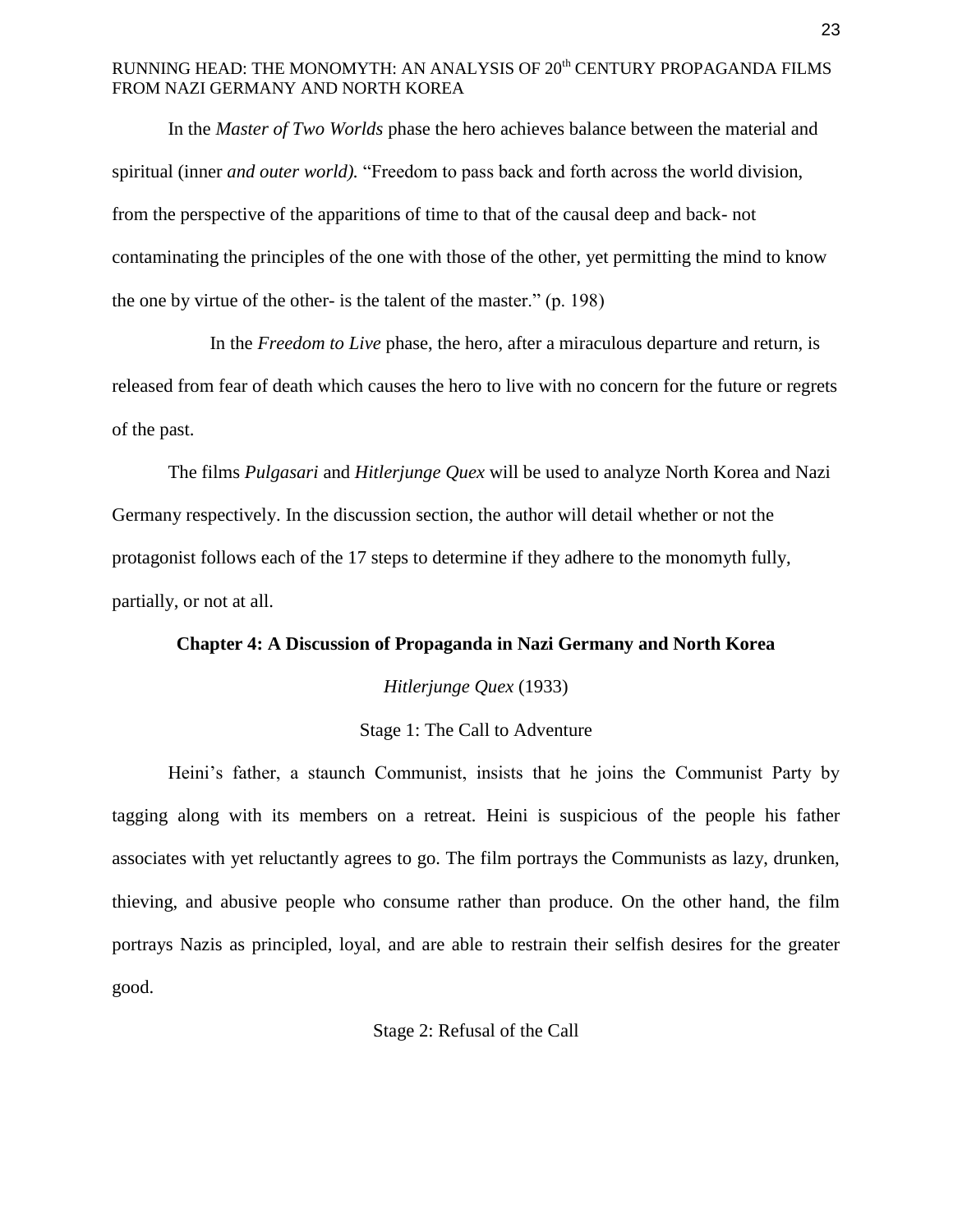Heini initially refuses his father's orders of joining the Communists before being struck by him, which leads him to reluctantly accept the proposal. After embarking on their retreat, they encounter Hitler Youth along the way, which is Heini's first interaction with the fascist movement. Heini becomes intrigued with the Nazi movement and its stark differences from the Communists. An example of this is when a fellow Communist child throws an object at a Nazi boy, which leads a group of fellow Nazis to initially run towards the Communists before being told to stand down by their commander. Their self-restraint is in stark contrast to the Communists, whose leaders cheer on the display of disrespect. This confirms Heini's initial reluctance to become a member of the Communist movement.

#### Stage 3: Supernatural Aid

The third stage of the Monomyth does not seem to apply to *Hitlerjunge Quex* in the traditional sense. An explanation is that Adolf Hitler, a man, was the center of the Nazi movement. Hitler is portrayed as an almost supernatural figure, with National Socialism being the "holy spirit" of sorts. Considering this as a parallel in Nazi culture, the *Supernatural Aid* would come in the form of Hitler Youth in *Hitlerjunge Quex*.

#### Stage 4: Crossing the First Threshold

Heini's *departure* begins as he leaves for the Communist retreat with his father's colleagues. This stark contrast between the Nazis and Communists is put on display immediately upon boarding the train they take to their retreat. The members immediately become belligerent and toss Heini around the car. Once they arrive to the camp Heini discovers it is full of binge drinking, gambling, sex, and other dishonorable behavior which he is pressured to take part in. This causes Heini to venture away from the group, who is too drunk and unaware to realize it, and wander in the wilderness until the sound of a nearby camp catches his attention.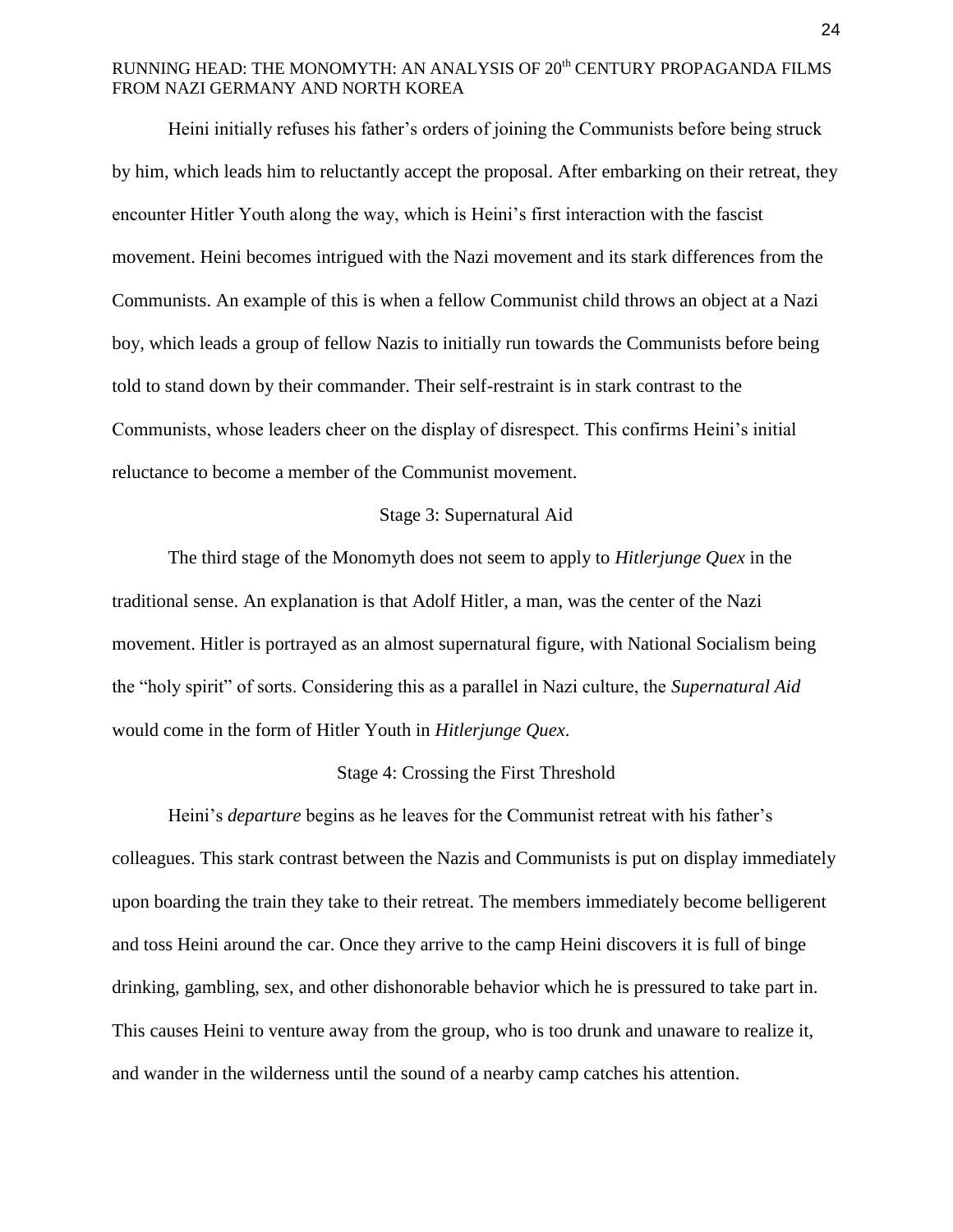## Stage 5: Belly of the Whale

Heini discovers a Nazi camp that is disciplined in both cleanliness as well as the conduct of its members. As Heini watches the Nazi ritualistic event before him, he becomes entranced in the comradery as well as it's the discipline displayed by its members.

### Stage 6: The Road of Trials

Once Heini is discovered by the Hitler Youth they realize he was among the Communists who taunted them earlier in the film. This causes them to immediately distrust Heini and consider him to be a Communist spy from the nearby camp. They do not believe his pleading to the contrary and make him leave their camp. Heini is determined to win over their trust, staying in the woods overnight to watch the Nazi camp through the morning.

Heini eventually finds and confronts one of the Hitler Youth pleading his case to join their cause. The boy is willing to give Heini a chance and invites him to his home for lunch. His home is in stark contrast to Heini's home. It is spacious, clean, and full of expensive furniture which is an attempt to visualize the different outcomes for Germany depending on which path it takes. The Communists are portrayed as poor, lazy, and solely skilled in consuming whereas the Nazis are portrayed as intelligent, productive, and hard working.

After earning the confidence of one of the Hitler Youth, Heini is invited to a meeting of the organization. On his way to the meeting he is intercepted by a friend of his fathers, a Communist who has planned to disrupt the meeting by provoking a clash of the two groups, and is prevented from warning them of what is to happen. Eventually a mob breaks out, and eventually Heini is blamed for selling the Hitler Youth out to the Communists. This causes Heini to believe he will never be trusted by the organization in which he strives to earn membership.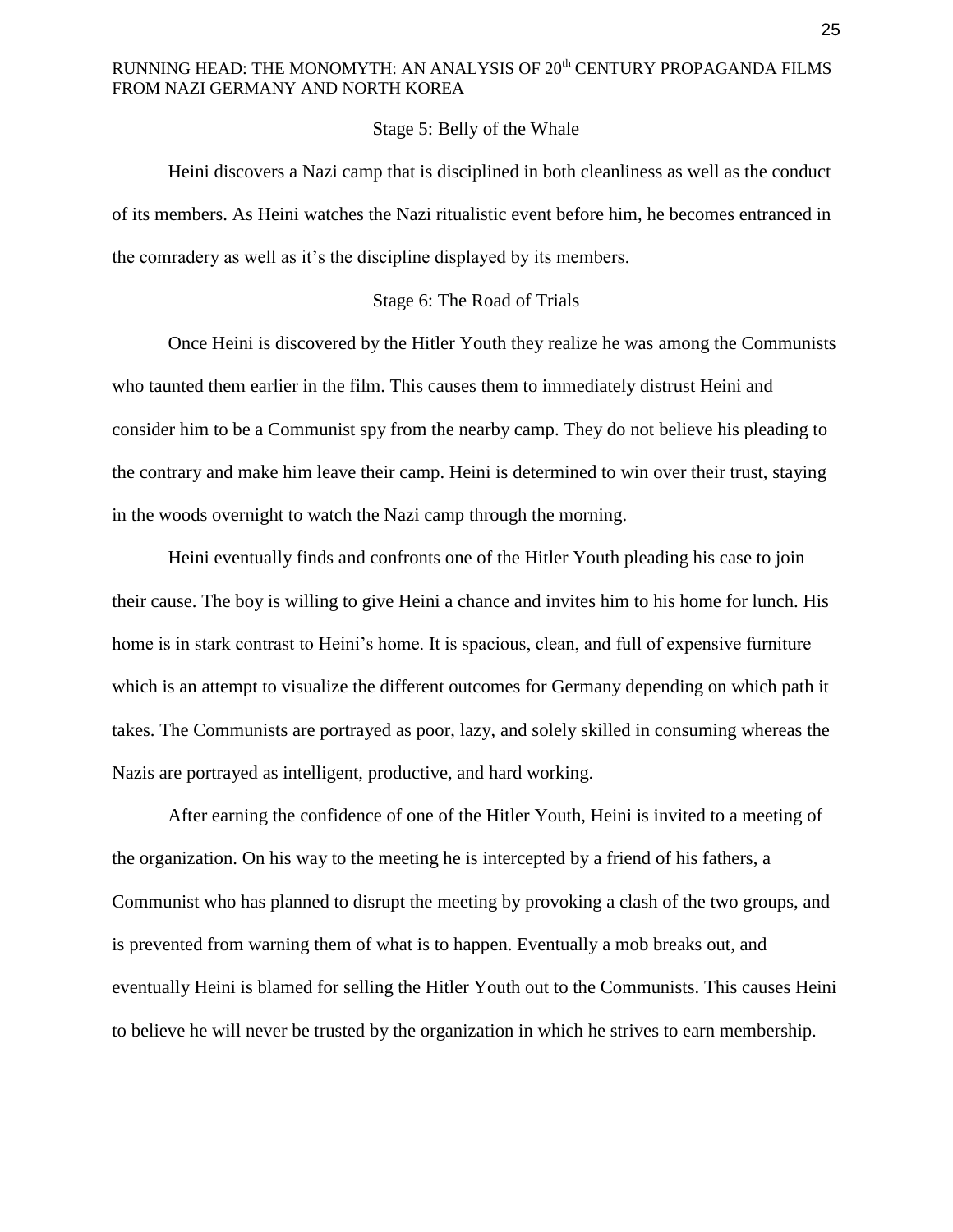Heini, believing to have lost any chances of becoming a member of the Hitler Youth, is told of a Communist plan to attack the Hitler Youth with bombs they are creating. Heini desperately attempts to warn the Hitler Youth member who had once opened up to him, but he is met with skepticism as they believe he is leaking secrets to the Communists. This is the beginning of Heini's final and most important trial: embarking on a search throughout the community to find the would-be bombers. However, Heini is too late. A bomb explodes near the Carnival and rumors spread that the Nazis are behind it.

This sequence of events is consistent with *The Road of Trials* in the Monomyth. Heini's resilience despite the increasing difficulty of his trials is consistent with the role of the Hero. He progresses down the path of the hero's journey with every trial and struggle he endures.

## Stage 7: Meeting with the Goddess/Love

The feeling of unconditional love from the point of view of Heini comes from this mother. The Communists accuse Heini of being a spy for the Nazis and the Nazis accuse him of being a spy for the Communists. The sole character to defend him no matter what is his mother. Her undying love for her son is consistent with the *Meeting with the Goddess* stage of the Monomyth.

#### Stage 8: Temptation

After Heini officially becomes a member of the Hitler Youth the lead Communist militant, Stoeppel, tempts Heini with a knife he wanted earlier in the film. However, due to Heini's purity as a character he denies the offer which leads to a final threat from the Communist. This temptation to turn back towards the original path his father set for him is consistent with this stage of the Monomyth.

Stage 9: Atone with the Hero's Father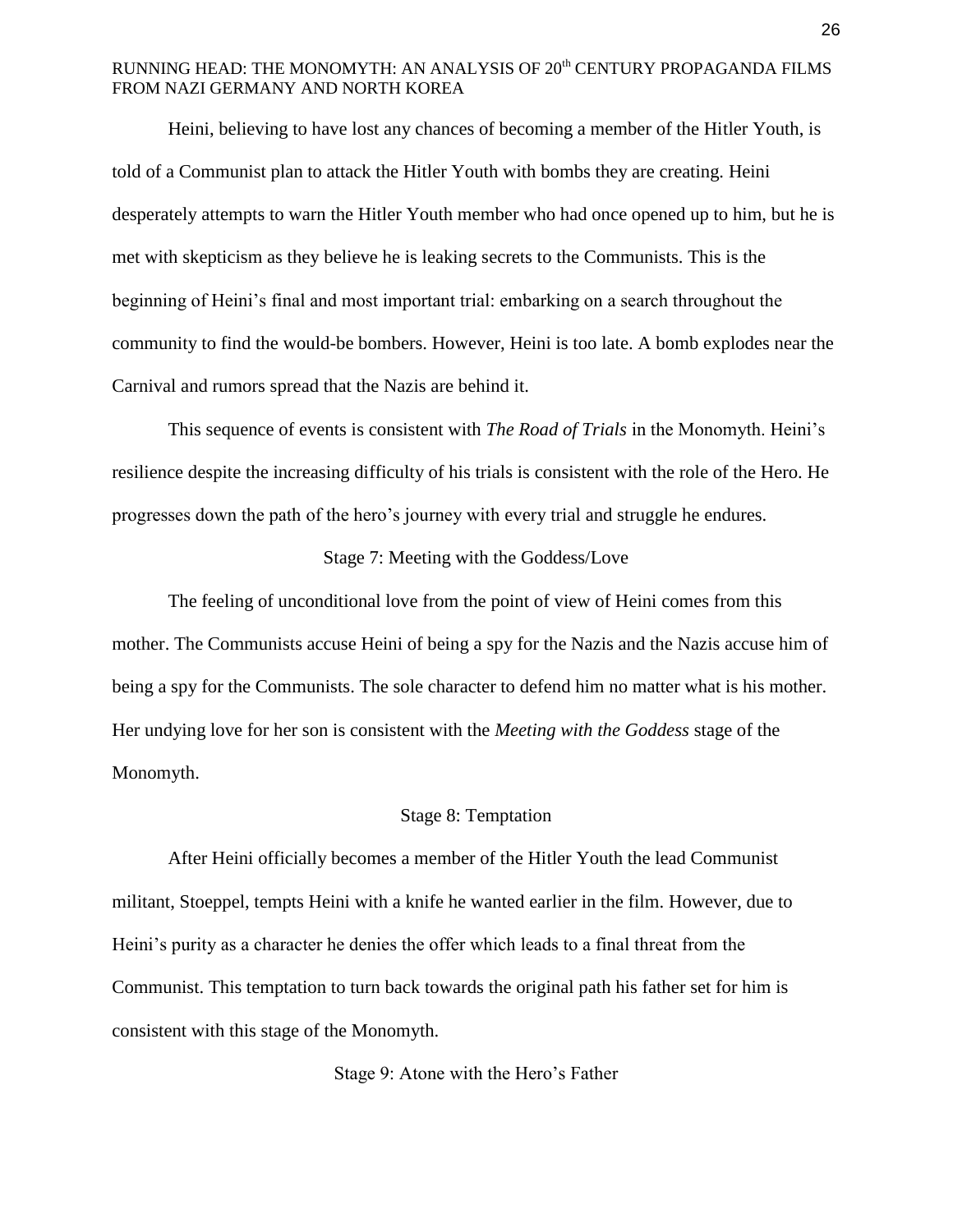This particular stage of the Monomyth applies to *Hitlerjunge Quex* by the reconciliation between father and son, fulfilling the arch of their relationship that began with bitter feelings. Heini's father, who at the outset was a devout Communist, turns towards the Nazi movement as his son does before him. After Heini is hospitalized from the gassing that occurred in his home, which lead to the death of his mother, his turns from a brutish to compassionate figure.

When Heini's father visits him in the hospital he waits next to a Nazi who is also waiting to see Heini. The Nazi and Heini's father sit with Heini and discuss what he is to do after he leaves the hospital. The Nazi attempts to persuade both Heini and his father to join the Nazi movement. His father is eventually persuaded to allow his son to join the movement and this brings the father-son relationship between the two characters closer than ever before. The nationalistic and nativist arguments used to persuade the father are then used by the father as he attempts to persuade the lead Communist militant in the film.

Stage 10: Peace and Fulfillment Before the Hero's Return

The *Apotheosis* in the film takes the form of Heini finally becoming an official member of the Hitler Youth. Wearing the Swatstika emblem of the Nazi movement is the visualization of this fulfillment of the *initiation* portion of the hero's journey.

#### Stage 11: The Ultimate Boon

The climax of the film is a massive demonstration with the Communists and Nazis on opposing sides. What starts as a political protest between the two groups becomes a clash between the two groups. Heini, who is doing work for the movement at the time, attempts to convince his superior officer to leave and assist his brothers in arms at the demonstration but is initially denied. After eventually convincing his superior officer to go, the Communists are revealed to have plotted to ambush Heini. As Heini attempts to escape he is chased by a mob of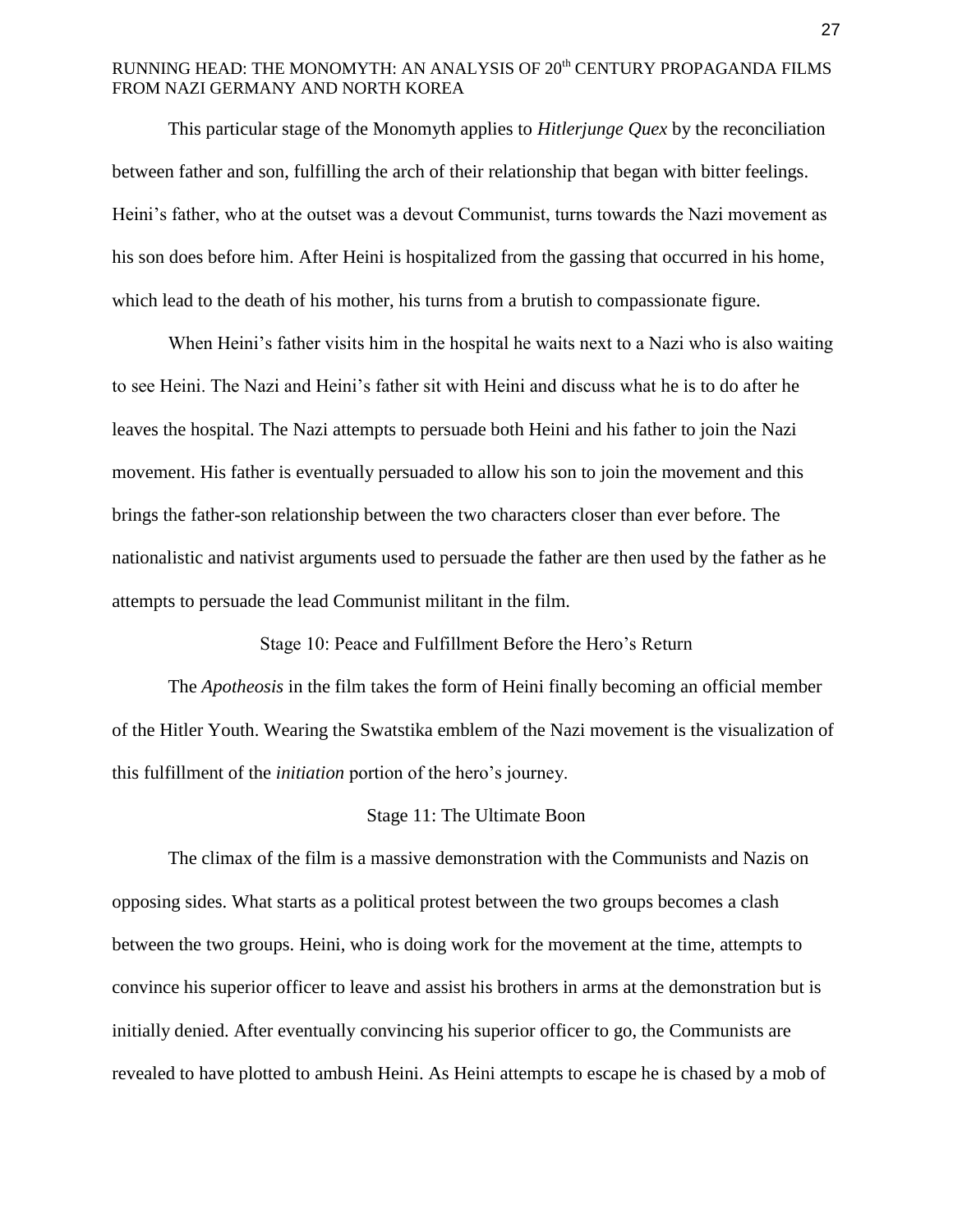Communists. Meanwhile his Nazi friends rally to find and support Heini. However, they are too late. Heini is stabbed to death by the mob and prior to his death his final words are the recurring Nazi song. This is consistent with the *Ultimate Boon* phase of the Monomyth as the character arch goes full circle.

#### Stage 12: Refusal of the Return

*Hitlerjunge Quex* is void of the *Refusal of the Return* phase due to the fact that Heini is more than happy to *return* in the form of an initiated member of the Nazi movement. Due to this being a propaganda-focused film rather than strict fantasy, this phase of the Monomyth may be antithetical to that pursuit.

## Stage 13: Magic Flight

The *Magic Flight* phase of the Monomyth cannot be identified in *Hitlerjunge Quex.* Stage 14: Rescue from Without

The *Rescue from Without* phase of the Monomyth does not apply to the film either. He does not receive any sort of exterior assistance in order to make the return arch.

#### Stage 15: Return

Heini, once a member of the Hitler Youth, impresses even the leaders of the Nazi movement by his devotion to the cause and passion for his work. This inspires the rest of the members of the organization which causes the members to go from originally despising the boy to racing to save him from harm. This sharing of wisdom is consistent with the *Return* phase of the Monomyth.

## Stage 16: Master of Two Worlds

Heini certainly became the *Master of Two Worlds* by his sacrifice in the end of the film. In the material world the people memorialize Heini's sacrifice and purity in the ideals of the Nazi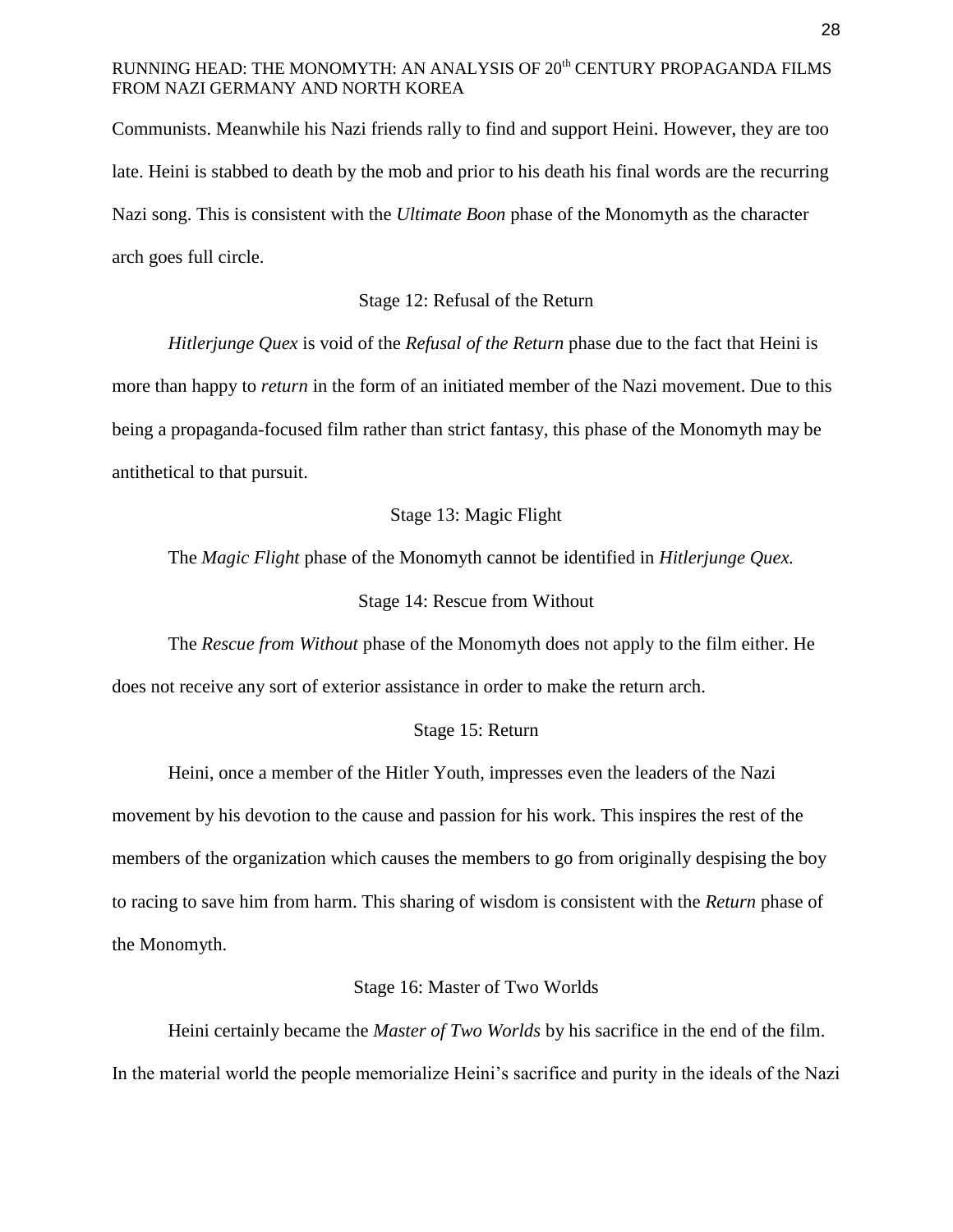movement. His spirit lives on the form of the Nazi movement that ends the film marching towards the camera singing the same tune that was Heini's final worlds.

#### 17. Freedom to Live

The *Freedom to Live* could arguably exist or not exist in *Hitlerjunge Quex* due to Heini's death in the film. In Nazi ideology, Heini would be immortalized through National Socialism and the Nazi movement due to his sacrifice. In this regard, Heini would fulfill the *freedom to live* in after death. Due to the hero being killed he is no longer living in fear of death which would fulfill the final phase of the Monomyth.

#### *Pulgasari* (1988)

#### Stage 1: The Call to Adventure

Before Pulgasari was created, the unnamed North Korean village is controlled by and regularly a victim of the King, his governors, and their soldiers. The film begins in a poor, preindustrial village in Korea whose inhabitants are visually and audibly suffering. The weather is rainy, the ground is muddy, and the entire setting is grim from the start. To add insult to injury, their village is raided by a band of soldiers commanded by the governor who controls the land they occupy. One of the elders in the community is tortured in the attempt to coerce him into giving the names of the "rebels". In addition to refusing he also starves himself in protest. In lieu of eating the rice they give him, he forms the shape of a small Godzilla-like creature and prays that it will take form and restore peace.

Once Pulgasari gains life, he gains an appetite for metal and as he eats it he grows to eventually become the size of a human being. Pulgasari then journeys into the wilderness, leaving his human companions behind, in order to become fulfill his obligations as the hero of the narrative. The context of the coercion by the King and his government upon his people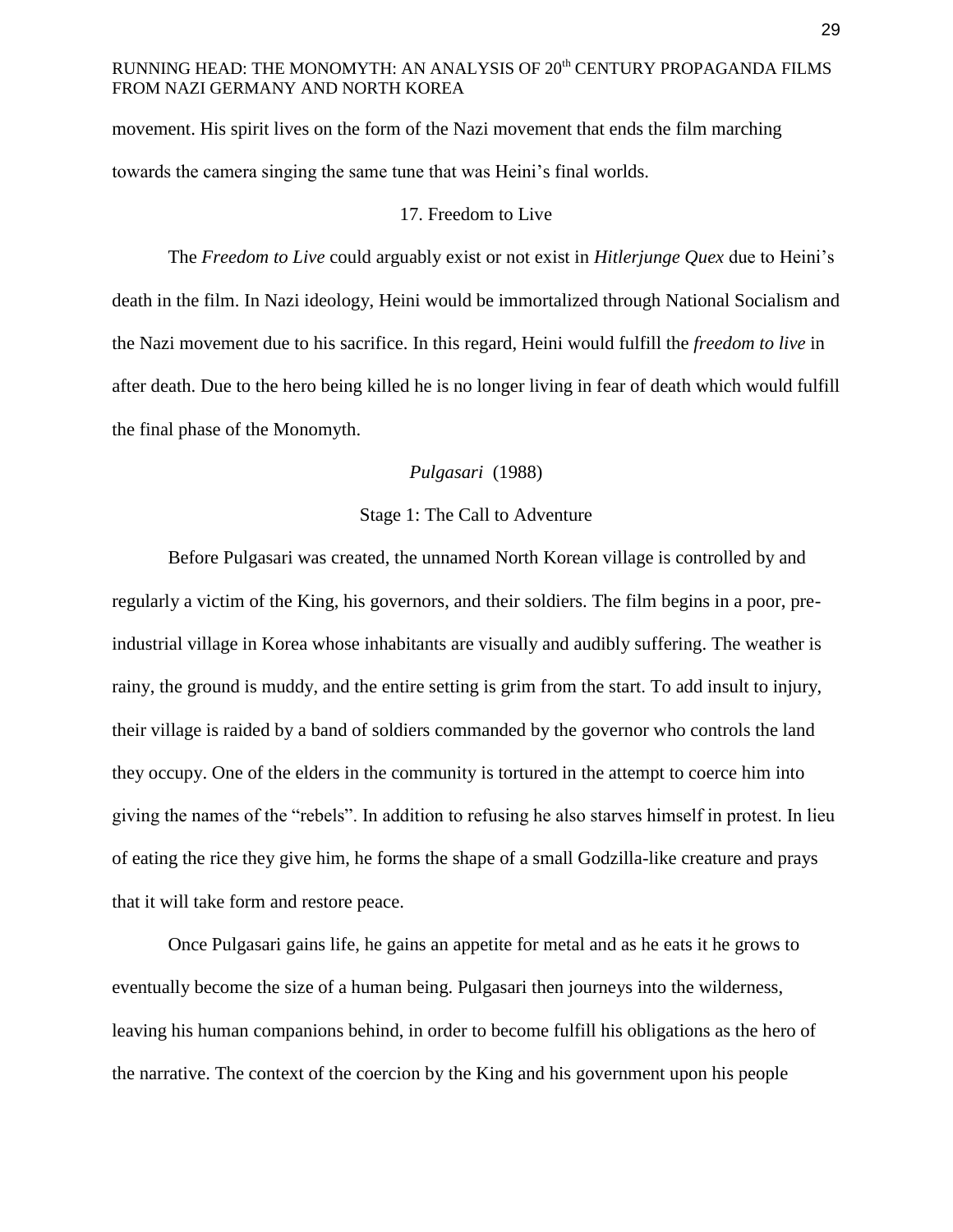causes the *Call to Adventure* that Pulgasari embarks upon. Though he does not have the communication skills of a human, the plot creates a need for Pulgasari and he answers the call by embarking on his adventure to gain the strength to return and defeat the king and his men.

## Stage 2: Refusal of the Call

The *Refusal of the Call* does not apply to *Pulgasari* due to its primal instincts and his inability to communicate. His only instincts are to consume iron, gain strength, and protect the humans who brought it to life in the first place. This especially pertains to the female supporting character who is also the *Goddess* in the film.

#### Stage 3: Supernatural Aid

The use of *Supernatural Aid* is apparent by the creation of Pulgasari itself. The prayers and sacrifice of the elder in the village created Pulgasari which by definition is consistent with *Supernatural Aid*. Pulgasari as a being is another form of *Supernatural Aid* from the perspective of the villagers in the film who view it as a savior figure.

#### Stage 4: Crossing the First Threshold

Pulgasari's venture into the wilderness is consistent with the *Crossing the First Threshold*  phase of the Monomyth. It is a very literal use of this particular phase of the hero's journey, but it is consistent nonetheless. Pulgasari's primary instinct is to consume iron which leads it to wander into the wilderness and embark on its journey. Coincidentally the people need a hero with the strength of Pulgasari and as it consumes iron it becomes larger and stronger, fulfilling the role of the hero in the narrative.

#### Stage 5: Belly of the Whale

When the King captures the female supporting character in the story Pulgasari rushes to save her. However, in order to stop the King from executing her, Pulgasari must submit and put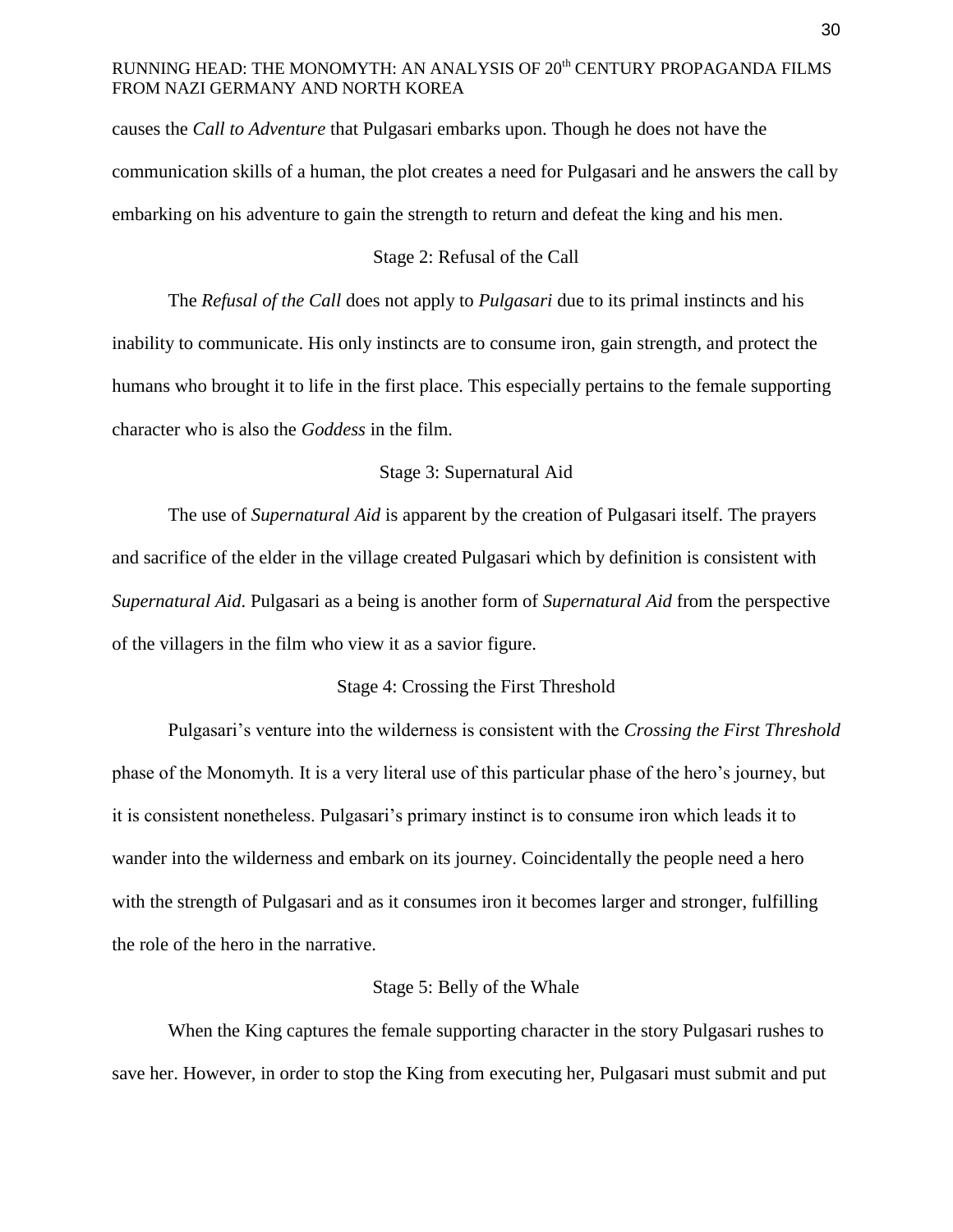itself into confinement. Once the confinement is locked the King's men light the confinement on fire, leading Pulgasari's followers to believe this is the end of their messianic hero. The roars of Pulgasari dwindle and disappear, presumably consumed by the massive flames. However, once the flames disappear Pulgasari is revealed to be unharmed.

After the initial failed attempt, the King and his men devise another trap to defeat Pulgasari once and for all. This trap is a massive canyon that Pulgasari is to fall into, followed by being buried underneath giant boulders. Initially, the King and his men are successful in killing Pulgasari but the female character gives a blood sacrifice over the dead Pulgasari which reanimates him, saving her and the rebel cause.

#### Stage 6: The Road of Trials

After Pulgasari becomes large and strong enough to become an unstoppable weapon they begin to win battle after battle. These battles represent the trials that the characters were required to overcome in order to establish peace from the coercion of the King. The series of battles is consistent with the *Road of Trials* phase of the Monomyth.

#### Stage 7: Meeting with the Goddess/Love

The female supporting role in the film the source of love for Pulgasari. Consistent with predecessors like *Kong*, she is s someone who humanizes Pulgasari and causes it to display signs of love and empathy towards those it is defending. Not only does the two characters care about one another, but they both risk their lives for one another. This unconditional love is consistent with the *Meeting with the Goddess* phase of the Monomyth.

#### Stage 8: Temptation

The *Temptation* phase of the Monomyth does not seem to appear in *Pulgasari*.

Stage 9: Atone with the Hero's Father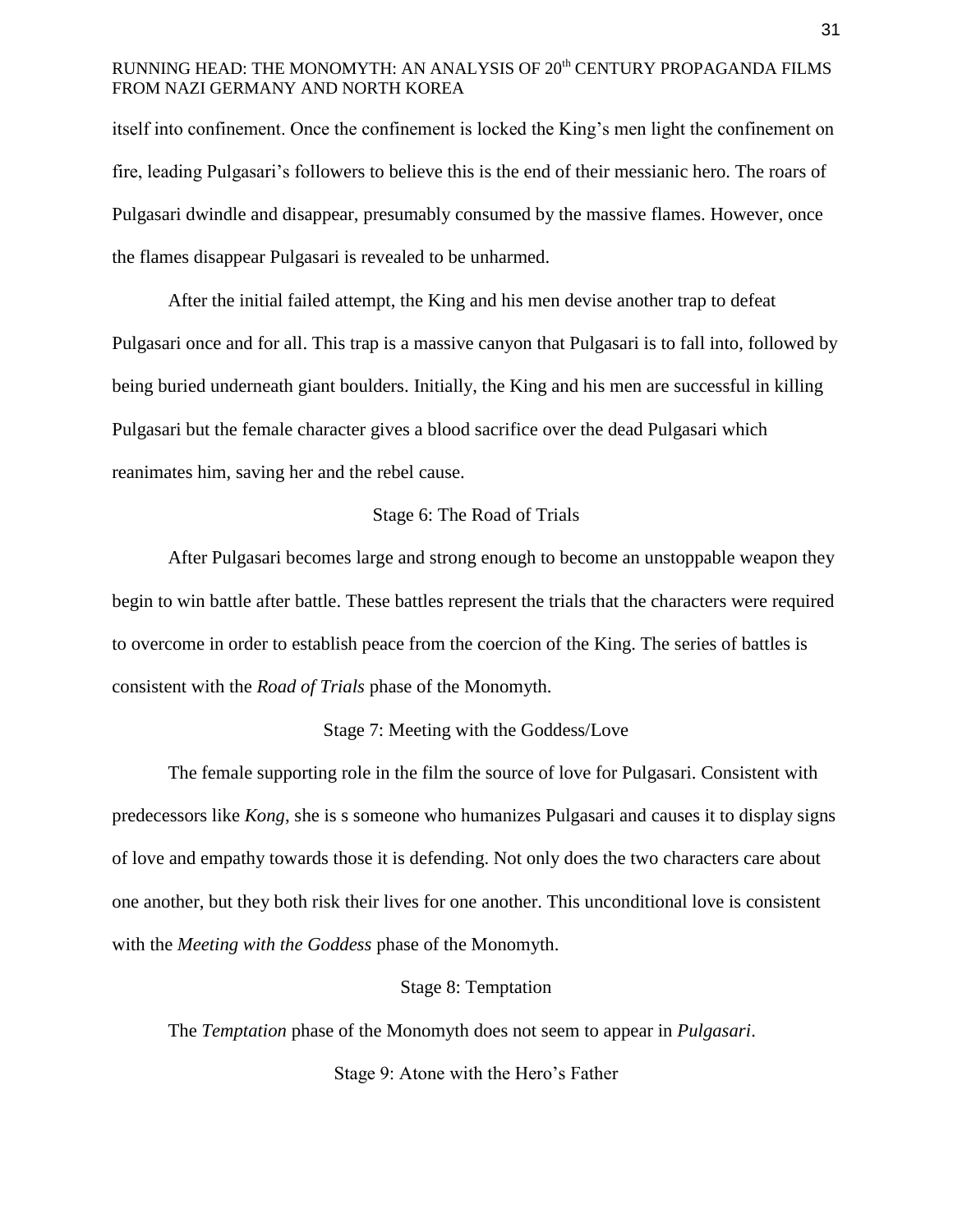Due to the nature of the plot of *Pulgasari*, this portion of the Monomyth does not apply.

Stage 10: Peace and Fulfillment Before the Hero's Return

After Pulgasari is killed and brought back to life, he returns at his most powerful state which results in the destruction of the Kings palace. His reanimation shows that Pulgasari has achieved the role of the hero in this narrative.

## Stage 11: The Ultimate Boon

Pulgasari and the villager's ultimate goal is achieved when the King is killed. Pulgasari destroys the Kings palace, his army, and his dynasty. This was the primary goal of the narrative which led to fulfilling the character arch of Pulgasari in the film.

### Stage 12: Refusal of the Return

Once the King is finally defeated, Pulgasari is wanders to a remote area to rest from exhaustion. Due to his work to bring about peace to Korea, he is reluctant to return to his former self as nothing more than a small idol made of rice.

### Stage 13: Magic Flight

There is no escape with an ultimate prize in *Pulgasari* so the *Magic Flight* phase does not apply to the film.

#### Stage 14: Rescue from Without

Pulgasari is presumably dead after he falls into the canyon trap and is toppled with massive boulders by the Kings men. However, he is brought back to life so he is able to fulfill his destiny as the hero. The sacrifice on behalf of the lead female role in order to save Pulgasari is consistent with the *Rescue from Without* phase of the Monomyth.

Stage 15: Return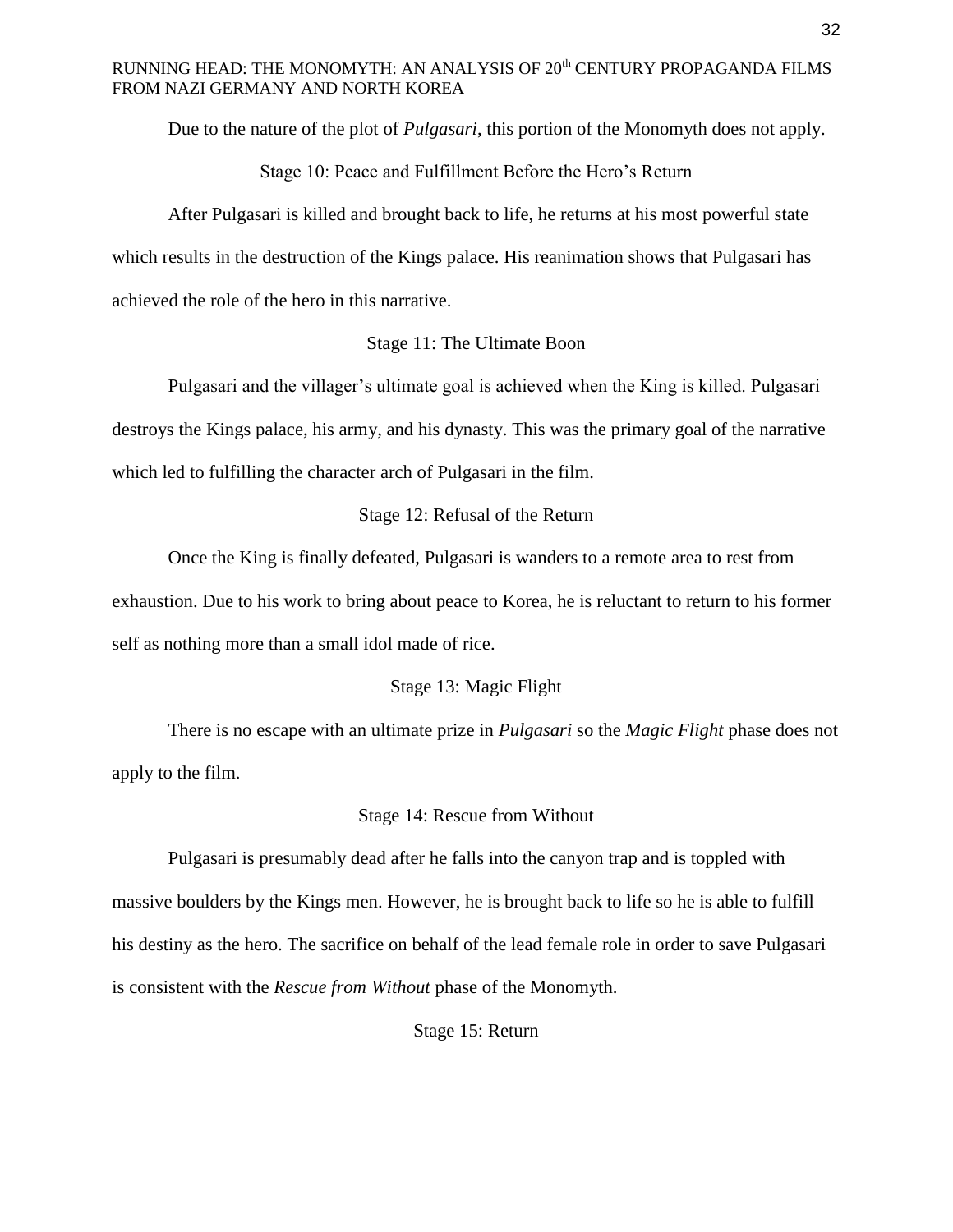In order to *return*, he must disappear from the Earth. The only way this is possible is if the female character who brought Pulgasari back to life sacrifices herself. She places herself in an iron bell that Pulgasari eats, sacrificing herself and Pulgasari in order to finalize what is to be a lasting peace in Korea.

#### Stage 16: Master of Two Worlds

The ending of the film concludes with Pulgasari achieving a balance between the material and spiritual world. They were able to both create a lasting peace for the material world of Korea as well as an internal peace for themselves in the spiritual realm. This is consistent with the *Master of Two Worlds* phase of the Monomyth.

### 17. Freedom to Live

After sacrificing themselves, Pulgasari and the lead female character are able to live peacefully in the spiritual realm without concern of coercion or threats of violence. This is consistent with the *Freedom to Live* phase of the Monomyth.

#### **Chapter 5: A Critical Analysis of the Role of the Monomyth in Nazi and North Korean**

### **Propaganda with Limitations and Recommendations for Future Study**

After reviewing *Hitlerjunge Quex* and *Pulgasari* it has become clear that both regimes utilized narrative structures consistent with the later coined *Monomyth*. The two films consist of the majority of the phases of the Monomyth, though there are some aspects that are missing from both films. Due to the Monomyth being coined after the fall of the Third Reich it is no surprise that they did not cover every phase, however a majority can be found in *Hitlerjunge Quex*. Though *Pulgasari* was created after the Monomyth, it is does not reflect every phase either. This is due to the self-imposed restrictions and political blockades which would make it difficult or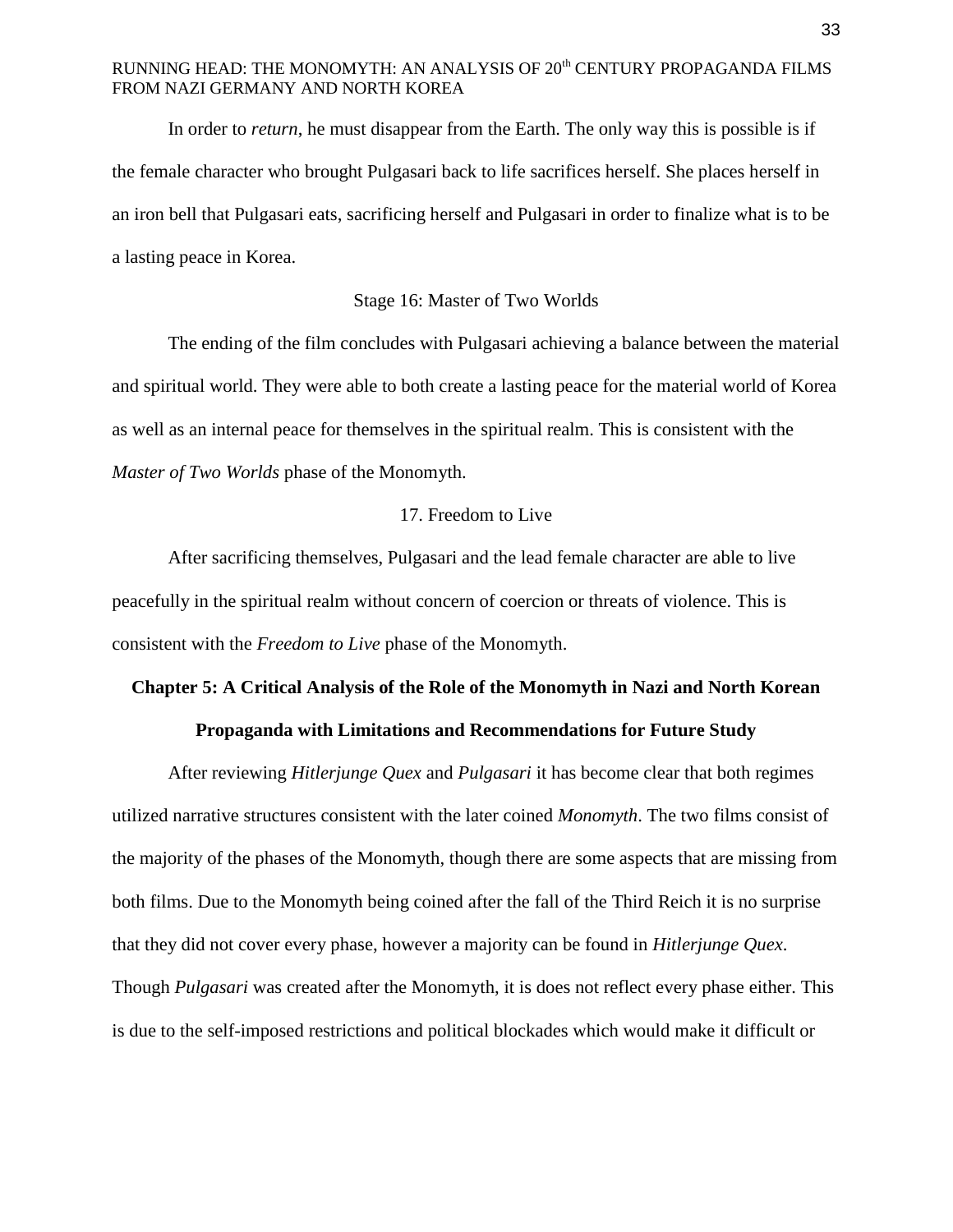impossible to read *The Hero with a Thousand Faces* or understand the Monomyth narrative structure.

Both films display that the creators were propagandists first rather than mythologists or fictional scriptwriters. This skews the ability to truly analyze the films through the lens of a mythological narrative structure. However, in spite of these limitations on the part of the two film creators there are clear consistencies between the narratives of both films and the Monomyth. This shows the universality of the Monomyth as a narrative structure which is inherent in humanity and has been since the dawn of storytelling..

The largest limitation I found for this research is the amount of film available from North Korea. Due to the isolationist nature of the country and its regime, the number of films available are limited even in the age of the internet. Though there is plenty of propaganda available, narrative pieces are much more difficult to come by due to the fact that the regime is still in power as opposed to Nazi Germany being dismantled over sixty years ago. Narrative pieces created within North Korea are limited, and even more so the number of narrative pieces that are consistent with the hero's journey. Hopefully over time access to North Korean narrative films and novels is more widespread which would make it possible to conduct further research on the topic.

Another limitation I found through this research is that the execution of propaganda is universal no matter the political structure. Though the ends may differ, the means are the same. This makes it just as easy to apply the Monomyth to propaganda in liberal governments as authoritarian ones. I would recommend research in the future to analyze consistencies between propaganda from both forms of government.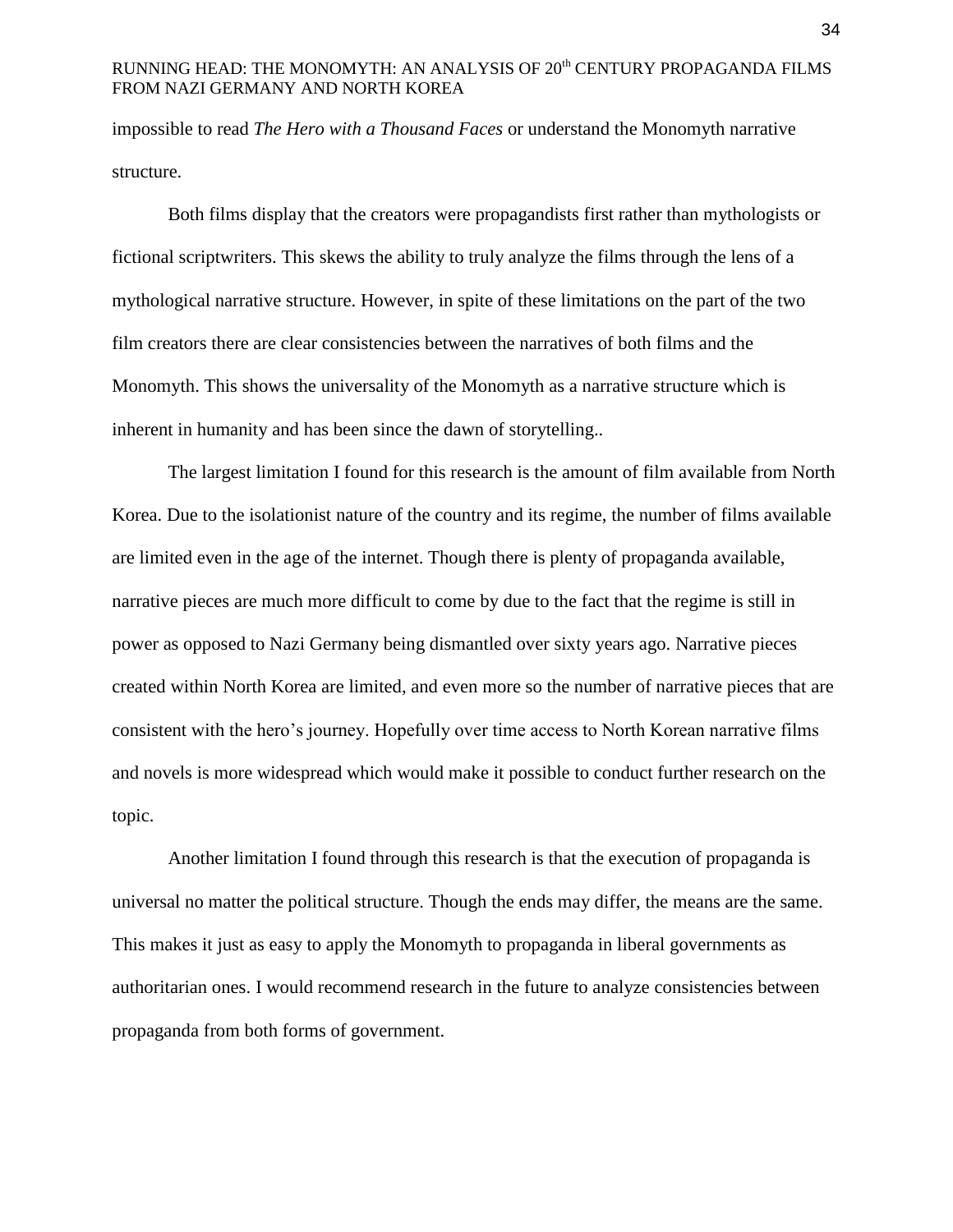This is the primary criticism of the *monomyth* as well. The structure has been argued to be so broad that nearly every story can be considered adhering to the narrative structure. Though this may be true it is because the Monomyth is the most natural narrative structure for both fiction and real life. Every person goes on a journey throughout life that prepares them for the future no matter how significant. This is the human narrative. The hero's journey is a structure common to all cultures. Given these limitations I believe I have shed light that the *monomyth*  narrative structure, whether the narrative as a whole or in phases, can explain how propagandists successfully portray dictators as heroes.

Future researchers might study liberal democracies in their research as it pertains to propaganda. I noticed consistencies in terms of narrative structure in propaganda in general, however I decided to narrow my focus to totalitarian regimes both past and present. There is still a gap in the research to analyze whether the *monomyth* does or does not play a role in the way in which democratic governments portray their leaders and their principles. Additionally, determining whether or not the narrative structure works more or less within a democratic nation would be beneficial to understand whether or not cultural, economic, or political context matters in terms of propagandas effectiveness.

I would encourage those seeking to study propaganda to do an in-depth analysis of the historical context that explains how a particular regime rises to power. Additionally, for those who plan to study the narrative structure regardless of topic I would encourage them to analyze films through the lens of the Monomyth to see if they find consistencies in surprising stories. The *departure*, *initiation,* and *return* character arc is regularly used. By analyzing more films using the Monomyth as a theoretical framework these it becomes easier to conduct a study.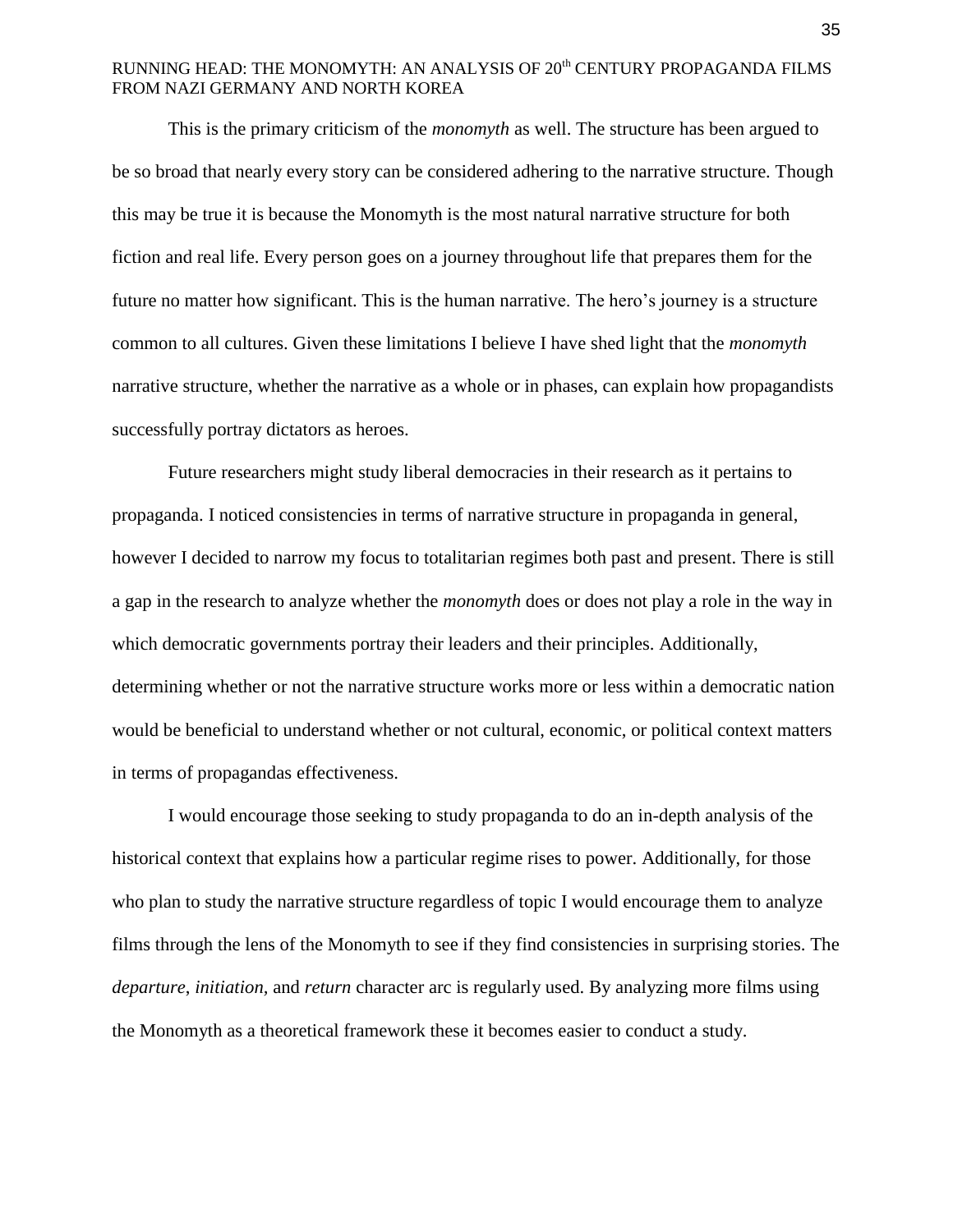My hope is that this study filled a gap in the research as it pertains to the role of the *monomyth* in propaganda as well as helps individuals identify both Campbell's narrative structure and propaganda in their own personal lives. Realizing those who live under totalitarian regimes are constantly bombarding by state-sponsored messaging makes it easier to understand why there is a level of disconnect between their reality and those living in democratic nations where dissenting viewpoints and alternative sources of information are available to the general public.

#### **References**

Abrahms, M., Beauchamp, N., & Mroszczyk, J. (2017). What Terrorist Leaders Want: A Content Analysis of Terrorist Propaganda Videos. *Studies In Conflict & Terrorism*, *40*(11), 899- 916.

Appel, M. (2012). Anti-Immigrant Propaganda by Radical Right Parties and the Intellectual Performance of Adolescents. *Political Psychology*, *33*(4), 483-493.

Baird, J. W. (1974). *The Mythical World of Nazi War Propaganda, 1939-1945*. University of Minnesota Press.

Bell, G. J. (2010). One Face of the Hero: Reading Yahyā Haqqī's Qindīl Umm Hāshim as Modern Myth. *Journal Of Arabic Literature*, 41(1/2), 66-86.

Belousov, A. (2012). Political Propaganda in Contemporary Russia. *Russian Politics & Law*, *50*(3), 56-69.

Boelcke, W. A., & Goebbels, J. (1970). *The Secret Conferences of Dr. Goebbels: The Nazi Propaganda War, 1939-43*. London: Weidenfeld and Nicolson.

Campbell, J. (1949). *The Hero with a Thousand Faces*. Princeton, NJ, United States: Princeton University Press.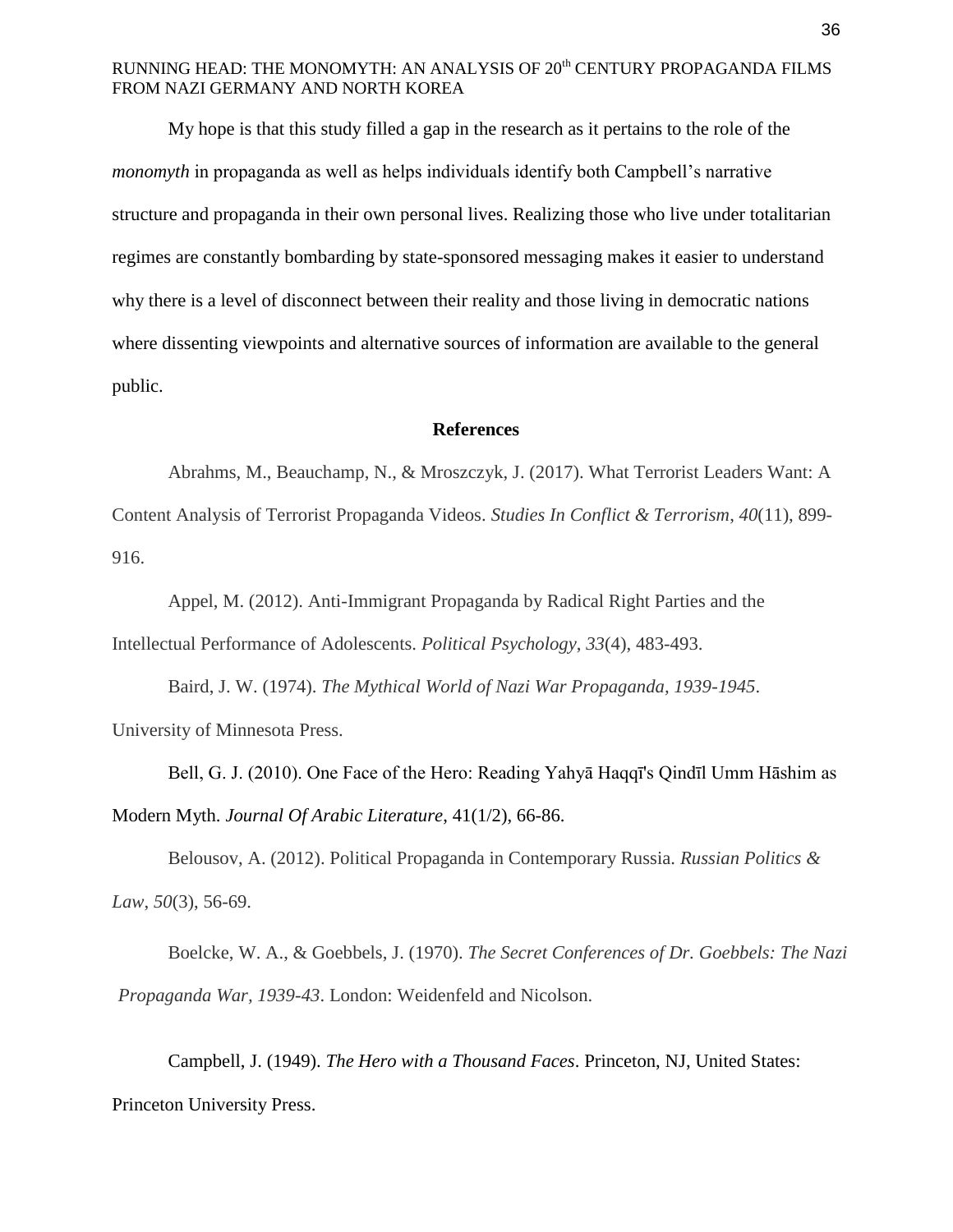Collins, R. F. (2015). Myth as Propaganda in World War I. *Journalism & Mass Communication Quarterly*, *92*(3), 642-661.

Croft, Janey Brennan (2011). Jackson's Aragorn and the American Superhero Monomyth. *Picturing Tolkien: Essays on Peter Jackson's The Lord of the Rings Film Trilogy.* 

McFarland Publishing.

Davis, J., & Westerfelhaus, R. (2013). Finding a place for a Muslimah heroine in the post-9/11 marvel universe: New x-men's dust. *Feminist Media Studies*, *13*(5), 800–809.

Demick, B. (2015). *Nothing To Envy: Ordinary Lives in North Korea*. New York, NY: Spiegel et Grau.

Deyenka, L. (2012) May the Myth Be with You, Always: Archetypes, Mythic Elements,

and Aspects of Joseph Campbell's Heroic Monomyth in the Original *Star Wars* Trilogy. *Myth,* 

*Media, and Culture in Star Wars: An Anthology*. Lanham, MD: Scarecrow Press.

Drobot, I. (2013). Representations of the Hero's Journey in *Fifth Element*. *Scientific Journal of Humanistic Studies*, 5(8), 140-143.

French, P. (2014). *North Korea: State of Paranoia*. London, UK: Zed Books. Fulwider, C. R. (2015). FILM PROPAGANDA AND KULTUR: THE GERMAN DILEMMA, 1914-1917. *Film & History (03603695)*, *45*(2), 4-12.

Gerlach, N. (2011). The Antichrist as Anti-Monomyth: The omen films as social critique. *The Journal of Popular Culture*, *44*(5), 1027–1046.

Goebbels, J., & Lochner, L. P. (1948). *The Goebbels Diaries: 1942-1943*. Garden City: Doubleday.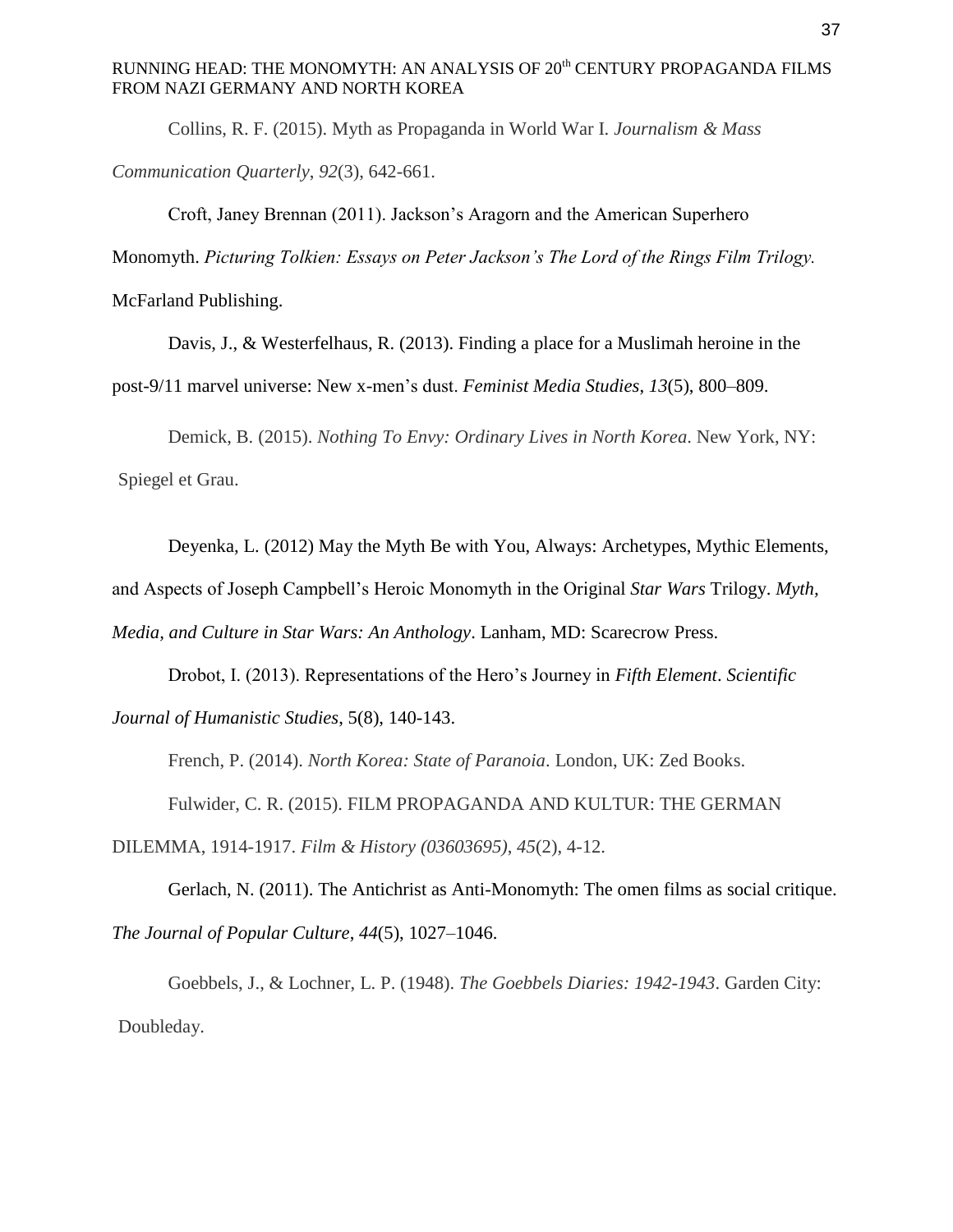Goebbels, J. (1978). The Final Entries 1945: The Diaries of Joseph Goebbels. New York, NY: Avon.

Gordan, A. (1978). Star Wars: A Myth for Our Time. *Literature Film Quarterly*, 6(4),

314-326.

Gordan, A. (1991). Raiders of the Lost Ark: Totem and Taboo. *Kent State University Press*, 32(3), 256-267.

Herf, J. (2009). *The Jewish Enemy: Nazi Propaganda During World War II and the Holocaust*. Cambridge: Harvard University Press.

Hitler, A. (1943). *Main Kampf*. Boston: Houghton Mifflin Harcourt Publishing Company.

HPSCI Minority Exhibit A. (n.d.). Retrieved from https://democratsintelligence.house.gov/hpsci-11-1/

Hunter, H. (1999). *Kim Il-Song's North Korea*. Westport, CT: Praeger.

Iyengar, R., Cruz, K. D., & Royandoyan, R. (2016). The Killing Season Inside Philippine President Rodrigo Duterte's War on Drugs. *Time*, *188*(14), 46-49.

Knox, A. M. (2017). How Propaganda Works. *Journal Of Applied Philosophy*, *34*(1), 149-151.

Koh, W. (2009). Everything old is good again: Myth and nostalgia in Spider-Man. *Continuum: Journal Of Media & Cultural Studies*, *23*(5), 735-747.

Kris, E., & Speier, H. (1944). *German Radio Propaganda: Report on Home Broadcast During The War*. London: Oxford University Press.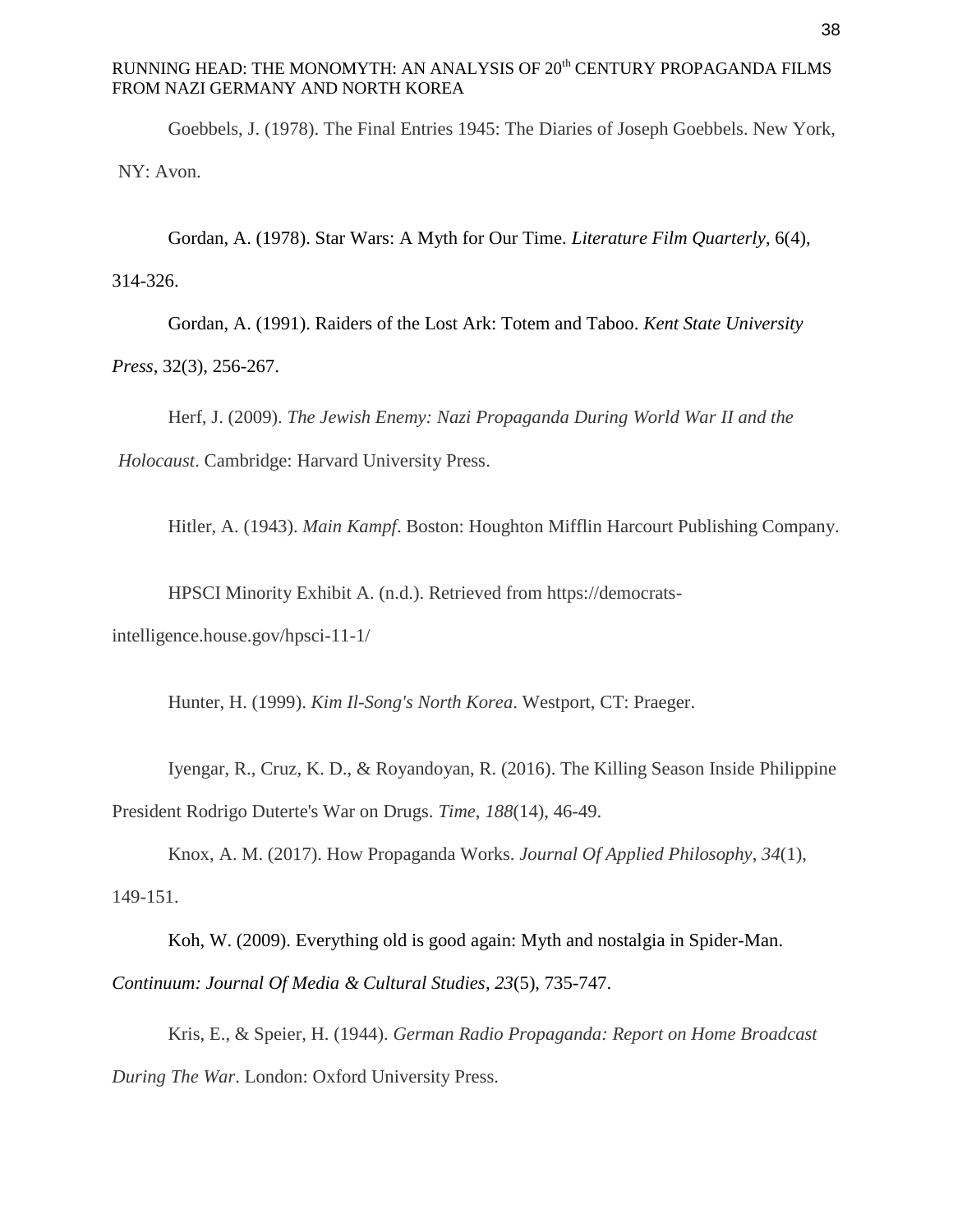Lankov, A. (2007). *North of the DMZ: Essays on Daily Life in North Korea*. Jefferson, NC: McFarland & Co.

Lewis, G. H. (1991). From Common Dullness to Fleeting Wonder: The Manipulation of Cultural Meaning in the Teenage Mutant Ninja Turtles Saga. *Journal Of Popular Culture*, *25*(2), 31-43.

Lund, J. (2012). Collaboration in Print: the 'Aktion Ritterbusch' and the failure of German intellectual propaganda in occupied Denmark, 1940–1942. *Scandinavian Journal Of History*, *37*(3), 329-354.

Ma, V. (2016). Propaganda and Censorship. *Harvard International Review*, *37*(2), 46-50.

Myers, B. R. (2011). *The Cleanest Race: How North Koreans See Themselves - And Why It Matters*. New York: Melville House.

Nichols, J. (2017). Propaganda, Chicago Newspapers, and the Political Economy of Newsprint during the First World War. *Journalism History*, *43*(1), 21-31.

Nietzel, B. (2016). Propaganda, psychological warfare and communication research in the USA and the Soviet Union during the Cold War. History Of The Human Sciences, 29(4/5), 59-76.

O'Shaughnessy, N. (2012). The death and life of propaganda. *Journal Of Public Affairs (14723891)*, *12*(1), 29-38.

Palumbo, D. E. (2004). The Monomyth in Alfred Bester's The Stars My Destination. *The Journal of Popular Culture*, *38*(2), 333–368.

Palumbo, D. (2006). The Monomyth in *Back to the Future*: Science Fiction Film Comedy as Adolescent Wish Fulfillment Fantasy. *Journal of the Fantastic in the Arts*, 17(1), 60-76.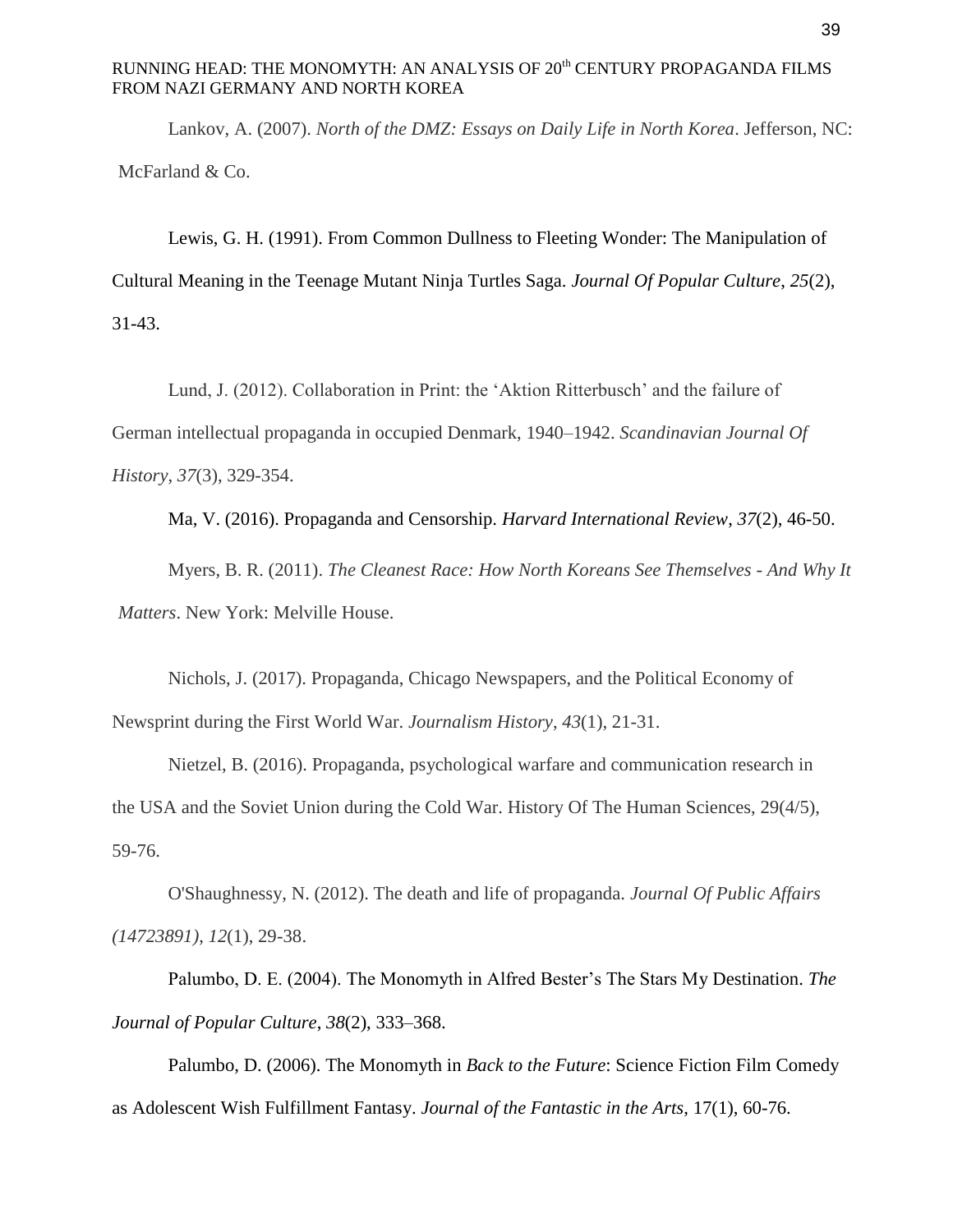Palumbo, D. (2004). The Monomyth in Daniel Keye's "Flowers for Algernon": Keyes,

Campbell, and Plato. *Journal of the Fantastic in the Arts*, 14(4), 427-446.

Palumbo, D. (2008). The Monomyth in James Cameron's the Terminator: Sarah as

Monomythic heroine. *The Journal of Popular Culture*, *41*(3), 413–427.

Palumbo, D. (2011). The Monomyth in Star Trek (2009): Kirk & Spock together again

for the First time. *The Journal of Popular Culture*, *46*(1), 143–172.

Parlapiano, A., & Lee, J. C. (2018, February 17). The Propaganda Tools Used by

Russians to Influence the 2016 Election. Retrieved from

https://www.nytimes.com/interactive/2018/02/16/us/politics/russia-propaganda-election-

2016.html

Poindexter, M. (2008). ABC's The Path to 9/11, Terror-Management Theory, and the American Monomyth. *Film & History*, *38*(2), 55-66.

Powell, D. E. (1978). *Antireligious Propaganda in the Soviet Union: A Study of Mass* 

*Persuasion*. Cambridge, MA: MIT Press.

Rosteck, T., & Frentz, T. S. (2009). Myth and Multiple Readings in Environmental

Rhetoric: The Case of An Inconvenient Truth. *Quarterly Journal Of Speech*, *95*(1), 1-19.

Schneider, Michael. (1987). Monomyth Structure in "The Red Badge of Courage".

*American Literary Realism,* 20(1), 45-55.

Shirer, W. L. (1984). The Rise and Fall of Adolf Hitler. New York: Random House.

Stoil, M. J. (1974). *Cinema Beyond the Danube: The Camera and Politics*. Metuchen: N.J.

Sutton, D. L., & Win, J. E. (2001). "Do we get to win this time?": POW/MIA Rescue films and the American Monomyth. *The Journal of American Culture*, *24*(1-2), 25–30.